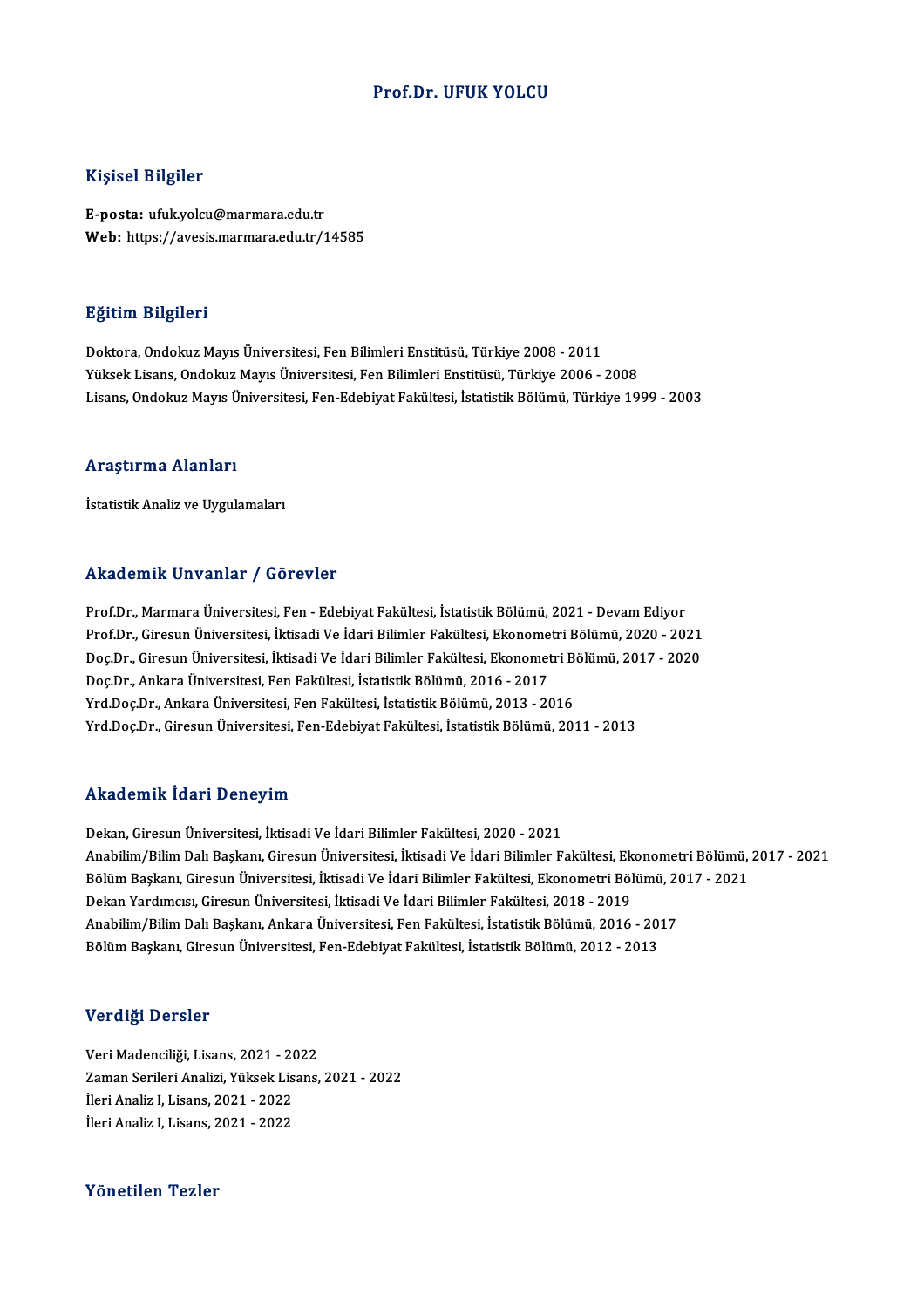Yolcu U., Zaman serisi öngörüsünde dendrit yapay sinir ağları için parçacık sürü optimizasyonuna dayalı dayanıklı<br>Öğrenme algeritması, Yülcek Lisans, A YU MAZ(Öğrensi), 2021 Yolcu U., Zaman serisi öngörüsünde dendrit yapay sinir ağları iç<br>öğrenme algoritması, Yüksek Lisans, A.YILMAZ(Öğrenci), 2021<br>Yelsu U. Türkiye örnekleminde ev sehibi elme ile yasam memnu Yolcu U., Zaman serisi öngörüsünde dendrit yapay sinir ağları için parçacık sürü optimizasyonuna day<br>öğrenme algoritması, Yüksek Lisans, A.YILMAZ(Öğrenci), 2021<br>Yolcu U., Türkiye örnekleminde ev sahibi olma ile yaşam memnu

öğrenme algoritması, Yüksek Lisans, A.YILMAZ(Öğrenci), 2021<br>Yolcu U., Türkiye örnekleminde ev sahibi olma ile yasam memnuniyeti arasındaki iliski, Yüksek Lisans, A TOPŞİR(Öğrenci), 2021

Yolcu U., Bulanık zaman serisi yöntemleri ile Giresun ili maksimum sıcaklık öngörüsü, Yüksek Lisans, Y.BAŞ(Öğrenci),<br>2020

## SCI, SSCI ve AHCI İndekslerine Giren Dergilerde Yayınlanan Makaleler

I. SSCI ve AHCI İndekslerine Giren Dergilerde Yayınlanan Makaleler<br>I. Multivariate intuitionistic fuzzy inference system for stock market prediction: The cases of Istanbul<br>2nd Tajwan **BBBI VBIII<br>Multivariate<br>and Taiwan<br>GAČGAČ VOLC** Multivariate intuitionistic fuzzy inference sy<br>and Taiwan<br>CAĞCAĞ YOLCU Ö., EĞRİOĞLU E., BAŞ E., YOLCU U.<br>APPLIED SOET COMPUTING sik 116, 2022 (SCL İn and Taiwan<br>CAĞCAĞ YOLCU Ö., EĞRİOĞLU E., BAŞ E., YOLCU U.<br>APPLIED SOFT COMPUTING, cilt.116, 2022 (SCI İndekslerine Giren Dergi)<br>Dendritis neuven medel neuvel netwerk trained bu medified nevt CAĞCAĞ YOLCU Ö., EĞRİOĞLU E., BAŞ E., YOLCU U.<br>APPLIED SOFT COMPUTING, cilt.116, 2022 (SCI İndekslerine Giren Dergi)<br>II. Dendritic neuron model neural network trained by modified particle swarm optimization for time-<br>s APPLIED SOFT COME<br>Dendritic neuron<br>series forecasting<br><sup>Vilmoz</sup> A. Yoku H **Dendritic neuro<br>series forecastir<br>Yilmaz A., Yolcu U.<br>JOUPMAL OE EOPI** series forecasting<br>Yilmaz A., Yolcu U.<br>JOURNAL OF FORECASTING, 2021 (SSCI İndekslerine Giren Dergi)<br>Probabilistis foresesting, linearity and noplinearity bynath Yilmaz A., Yolcu U.<br>JOURNAL OF FORECASTING, 2021 (SSCI Indekslerine Giren Dergi)<br>III. Probabilistic forecasting, linearity and nonlinearity hypothesis tests with bootstrapped linear and<br>nonlinear artificial noural naturals JOURNAL OF FORECASTING, 2021 (SSCI<br>Probabilistic forecasting, linearity a<br>nonlinear artificial neural network<br>Yoku II, Egricslu E, Pac E, Yoku Ö, Dok Probabilistic forecasting, linearity and no<br>nonlinear artificial neural network<br>Yolcu U., Egrioglu E., Bas E., Yolcu Ö., Dalar A. Z.<br>JOUPNAL OF EYPERIMENTAL & THEOPETICAL nonlinear artificial neural network<br>Yolcu U., Egrioglu E., Bas E., Yolcu Ö., Dalar A. Z.<br>JOURNAL OF EXPERIMENTAL & THEORETICAL ARTIFICIAL INTELLIGENCE, cilt.33, sa.3, ss.383-404, 2021 (SCI<br>İndekslerine Ciren Dergi) Yolcu U., Egrioglu E., Bas E<br>JOURNAL OF EXPERIMENT<br>İndekslerine Giren Dergi)<br>Maximum likalihaad an JOURNAL OF EXPERIMENTAL & THEORETICAL ARTIFICIAL INTELLIGENCE, cilt.33, sa.3, ss.383-404, 2021 (SC<br>Indekslerine Giren Dergi)<br>IV. Maximum likelihood and maximum product of spacings estimations for the parameters of skew-<br>no indekslerine Giren Dergi)<br>Maximum likelihood and maximum product of spacings estimations for the p<br>normal distribution under doubly type II censoring using genetic algorithm<br>YALCINKAXA A. Xolgy II, SENOČLILP Maximum likelihood and maximun<br>normal distribution under doubly<br>YALÇINKAYA A., Yolcu U., ŞENOĞLU B.<br>EYBERT SYSTEMS WITH APPLICATION normal distribution under doubly type II censoring using genetic algorithm<br>YALÇINKAYA A., Yolcu U., ŞENOĞLU B.<br>EXPERT SYSTEMS WITH APPLICATIONS, cilt.168, 2021 (SCI İndekslerine Giren Dergi)<br>An adantive foreeast combinatio YALÇINKAYA A., Yolcu U., ŞENOĞLU B.<br>EXPERT SYSTEMS WITH APPLICATIONS, cilt.168, 2021 (SCI İndekslerine Giren Dergi)<br>V. An adaptive forecast combination approach based on meta intuitionistic fuzzy functions<br>Tak N., Egri EXPERT SYSTEMS WITH APPLICAT<br>**An adaptive forecast combinat**<br>Tak N., Egrioglu E., Bas E., Yolcu U.<br>JOUPNAL OF INTELLICENT & EUZ An adaptive forecast combination approach based on meta intuitionistic fuzzy functions<br>Tak N., Egrioglu E., Bas E., Yolcu U.<br>JOURNAL OF INTELLIGENT & FUZZY SYSTEMS, cilt.40, sa.5, ss.9567-9581, 2021 (SCI İndekslerine Giren Tak N., Egrioglu E., Bas E., Yolcu U.<br>JOURNAL OF INTELLIGENT & FUZZY SYSTEMS, cilt.40, sa.5, ss.9567-9581, 2021 (SCI İndekslerine Giren Dergi)<br>VI. – A new intuitionistic fuzzy functions approach based on hesitation margin JOURNAL OF INTELLIGENT & FUZZY<br>**A new intuitionistic fuzzy functi**<br>Yolcu Ö., Bas E., Egrioglu E., Yolcu U.<br>SOET COMBUTINC sil: 24, sa 11, sa 8 VI. A new intuitionistic fuzzy functions approach based on hesitation margin for time-series prediction<br>Yolcu Ö., Bas E., Egrioglu E., Yolcu U. VII. Picture fuzzy regression functions approach for financial time series based on ridge regression and genetic algorithm SOFT COMPUTING, cilt.24, sa.11, ss.8211-8222, 2020 (SCI Indekslerine Giren Dergi) Bas E., Yolcu U., Egrioglu E. genetic algorithm<br>Bas E., Yolcu U., Egrioglu E.<br>JOURNAL OF COMPUTATIONAL AND APPLIED MATHEMATICS, cilt.370, 2020 (SCI İndekslerine Giren Dergi)<br>A hybrid algorithm based en ertificial bat and baskpropasation algorithms for VIII. A hybrid algorithm based on artificial bat and backpropagation algorithms for multiplicative neuron model artificial neural networks JOURNAL OF COMPUTATIONAL AND<br>A hybrid algorithm based on arti<br>model artificial neural networks<br>Pas E. Egriegly E. Yolgy II Bas E., Egrioglu E., Yolcu U. JOURNAL OF AMBIENT INTELLIGENCE AND HUMANIZED COMPUTING, 2020 (SCI İndekslerine Giren Dergi) Bas E., Egrioglu E., Yolcu U.<br>JOURNAL OF AMBIENT INTELLIGENCE AND HUMANIZED COMPUTING, 2020 (SCI İndekslerine G<br>IX. Picture fuzzy time series: Defining, modeling and creating a new forecasting method **JOURNAL OF AMBIENT INTELLIGENCE<br>Picture fuzzy time series: Defining<br>Egrioglu E., Bas E., Yolcu U., Chen M. Y.**<br>ENCINEEPINC APPLICATIONS OF APT Egrioglu E., Bas E., Yolcu U., Chen M. Y.<br>ENGINEERING APPLICATIONS OF ARTIFICIAL INTELLIGENCE, cilt.88, 2020 (SCI İndekslerine Giren Dergi) Egrioglu E., Bas E., Yolcu U., Chen M. Y.<br>ENGINEERING APPLICATIONS OF ARTIFICIAL INTELLIC<br>X. Intuitionistic time series fuzzy inference system<br>Egriogly E. Bas E. Yolgy Ö. Yolgy U. ENGINEERING APPLICATIONS OF AL<br>Intuitionistic time series fuzzy i:<br>Egrioglu E., Bas E., Yolcu Ö., Yolcu U.<br>ENGINEERING APPLICATIONS OF AL ENGINEERING APPLICATIONS OF ARTIFICIAL INTELLIGENCE, cilt.82, ss.175-183, 2019 (SCI İndekslerine Giren<br>Dergi) Egrioglu E., Bas E., Yolcu Ö., Yolcu U. ENGINEERING APPLICATIONS OF ARTIFICIAL INTELLIGEI<br>Dergi)<br>XI. Median-Pi artificial neural network for forecasting<br>Eggiogly E. Volgy II, Pos E. Dolgy A. 7 Dergi)<br>Median-Pi artificial neural networ<br>Egrioglu E., Yolcu U., Bas E., Dalar A. Z.<br>NEURAL COMBUTING & APPLICATION Egrioglu E., Yolcu U., Bas E., Dalar A. Z.<br>NEURAL COMPUTING & APPLICATIONS, cilt.31, sa.1, ss.307-316, 2019 (SCI İndekslerine Giren Dergi)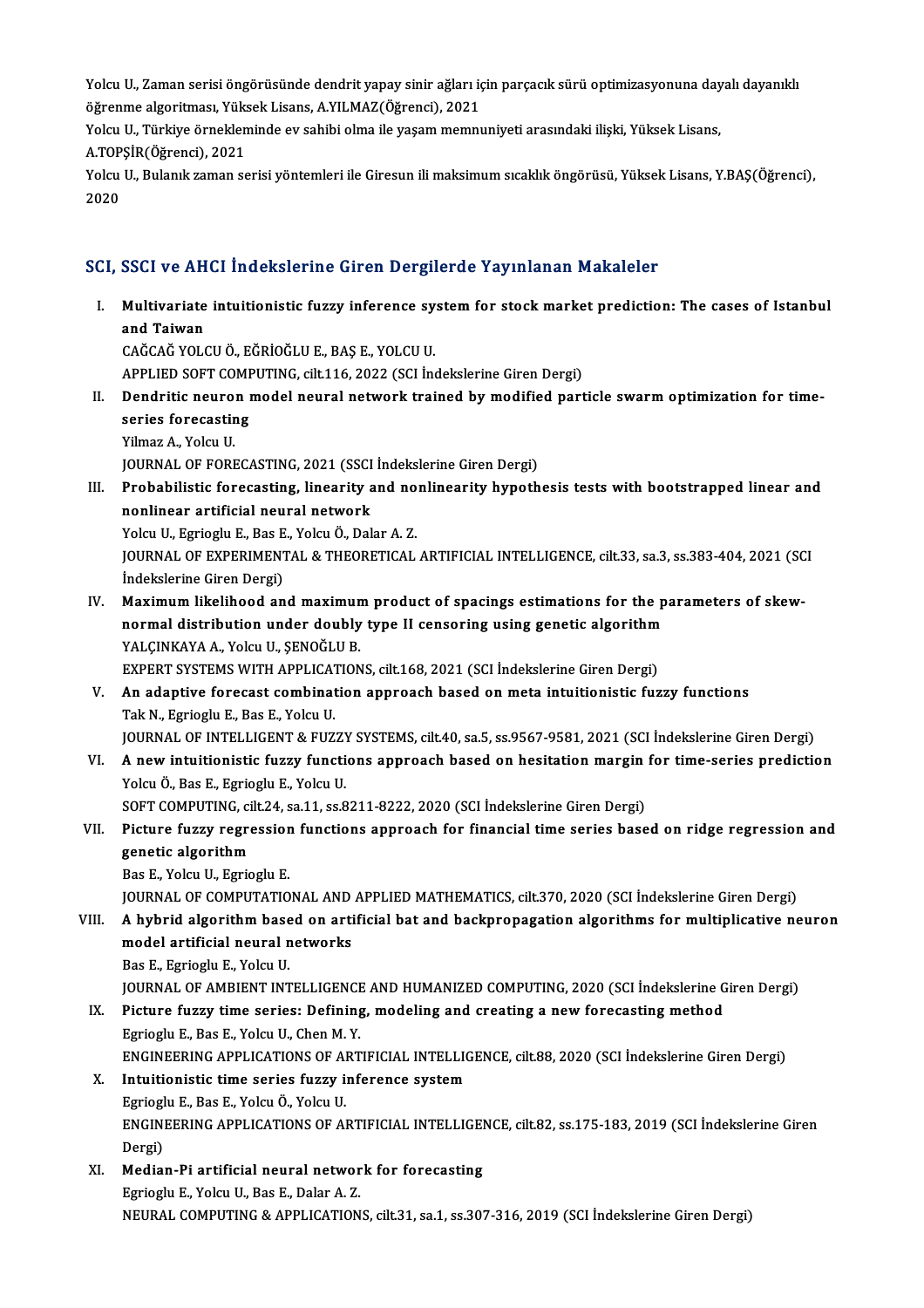| XII.   | Single Multiplicative Neuron Model Artificial Neural Network with Autoregressive Coefficient for<br><b>Time Series Modelling</b>    |
|--------|-------------------------------------------------------------------------------------------------------------------------------------|
|        | Yolcu Ö., Bas E., Egrioglu E., Yolcu U.                                                                                             |
|        | NEURAL PROCESSING LETTERS, cilt.47, sa.3, ss.1133-1147, 2018 (SCI Indekslerine Giren Dergi)                                         |
| XIII.  | High order fuzzy time series method based on pi-sigma neural network                                                                |
|        | Bas E., Grosan C., Egrioglu E., Yolcu U.                                                                                            |
|        | ENGINEERING APPLICATIONS OF ARTIFICIAL INTELLIGENCE, cilt.72, ss.350-356, 2018 (SCI Indekslerine Giren                              |
|        | Dergi)                                                                                                                              |
| XIV.   | Maximum likelihood estimation for the parameters of skew normal distribution using genetic                                          |
|        | algorithm                                                                                                                           |
|        | YALÇINKAYA A., ŞENOĞLU B., Yolcu U.<br>SWARM AND EVOLUTIONARY COMPUTATION, cilt.38, ss.127-138, 2018 (SCI Indekslerine Giren Dergi) |
| XV.    | A new fuzzy inference system for time series forecasting and obtaining the probabilistic forecasts                                  |
|        | via subsampling block bootstrap                                                                                                     |
|        | Yolcu U., Bas E., Egrioglu E.                                                                                                       |
|        | JOURNAL OF INTELLIGENT & FUZZY SYSTEMS, cilt.35, sa.2, ss.2349-2358, 2018 (SCI Indekslerine Giren Dergi)                            |
| XVI.   | A NEW APPROACH BASED ON OPTIMIZATION OF RATIO FOR SEASONAL FUZZY TIME SERIES                                                        |
|        | YOLCU U.                                                                                                                            |
|        | IRANIAN JOURNAL OF FUZZY SYSTEMS, cilt.13, sa.2, ss.19-36, 2016 (SCI Indekslerine Giren Dergi)                                      |
| XVII.  | Recurrent Multiplicative Neuron Model Artificial Neural Network for Non-linear Time Series                                          |
|        | Forecasting                                                                                                                         |
|        | Egrioglu E., YOLCU U., ALADAĞ Ç. H., Bas E.                                                                                         |
|        | NEURAL PROCESSING LETTERS, cilt.41, sa.2, ss.249-258, 2015 (SCI İndekslerine Giren Dergi)                                           |
| XVIII. | Fuzzy lagged variable selection in fuzzy time series with genetic algorithms                                                        |
|        | ALADAĞ Ç.H., Yolcu U., Egrioglu E., Bas E.<br>APPLIED SOFT COMPUTING, cilt.22, ss.465-473, 2014 (SCI İndekslerine Giren Dergi)      |
| XIX.   | A modified genetic algorithm for forecasting fuzzy time series                                                                      |
|        | Bas E., Uslu V. R., YOLCU U., Egrioglu E.                                                                                           |
|        | APPLIED INTELLIGENCE, cilt.41, sa.2, ss.453-463, 2014 (SCI Indekslerine Giren Dergi)                                                |
| XX.    | A fuzzy time series approach based on weights determined by the number of recurrences of fuzzy                                      |
|        | relations                                                                                                                           |
|        | Uslu V. R., Bas E., Yolcu U., Egrioglu E.                                                                                           |
|        | SWARM AND EVOLUTIONARY COMPUTATION, cilt.15, ss.19-26, 2014 (SCI İndekslerine Giren Dergi)                                          |
| XXI.   | Robust multilayer neural network based on median neuron model                                                                       |
|        | ALADAĞ Ç. H., Egrioglu E., Yolcu U.                                                                                                 |
|        | NEURAL COMPUTING & APPLICATIONS, cilt.24, sa.3-4, ss.945-956, 2014 (SCI İndekslerine Giren Dergi)                                   |
| XXII.  | A New Multiplicative Seasonal Neural Network Model Based on Particle Swarm Optimization                                             |
|        | ALADAĞ Ç. H., Yolcu U., Egrioglu E.<br>NEURAL PROCESSING LETTERS, cilt.37, sa.3, ss.251-262, 2013 (SCI İndekslerine Giren Dergi)    |
| XXIII. | Time-series forecasting with a novel fuzzy time-series approach: an example for Istanbul stock                                      |
|        | market                                                                                                                              |
|        | Yolcu U., ALADAĞ Ç. H., Egrioglu E., Uslu V. R.                                                                                     |
|        | JOURNAL OF STATISTICAL COMPUTATION AND SIMULATION, cilt.83, sa.4, ss.597-610, 2013 (SCI İndekslerine                                |
|        | Giren Dergi)                                                                                                                        |
| XXIV.  | Fuzzy time series forecasting with a novel hybrid approach combining fuzzy c-means and neural                                       |
|        | networks                                                                                                                            |
|        | Egrioglu E., ALADAĞ Ç. H., Yolcu U.                                                                                                 |
|        | EXPERT SYSTEMS WITH APPLICATIONS, cilt.40, sa.3, ss.854-857, 2013 (SCI Indekslerine Giren Dergi)                                    |
| XXV.   | A new linear & nonlinear artificial neural network model for time series forecasting                                                |
|        | Yolcu U., Egrioglu E., ALADAĞ Ç. H.                                                                                                 |
|        | DECISION SUPPORT SYSTEMS, cilt.54, sa.3, ss.1340-1347, 2013 (SCI Indekslerine Giren Dergi)                                          |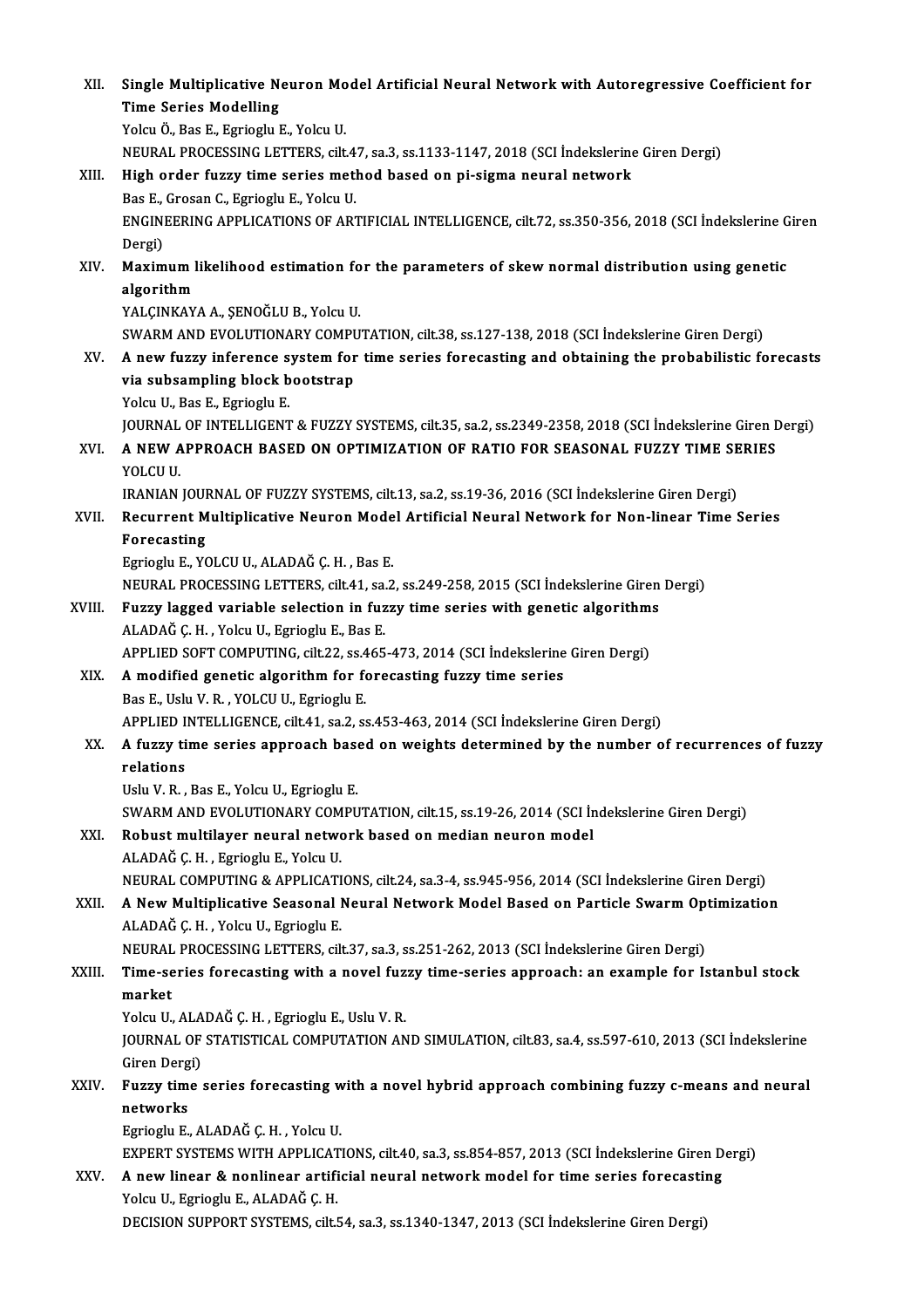| XXVI.        | An ARMA Type Fuzzy Time Series Forecasting Method Based on Particle Swarm Optimization<br>Egrioglu E., YOLCU U., ALADAĞ Ç. H., Kocak C.<br>MATHEMATICAL PROBLEMS IN ENGINEERING, cilt.2013, 2013 (SCI İndekslerine Giren Dergi)                 |
|--------------|-------------------------------------------------------------------------------------------------------------------------------------------------------------------------------------------------------------------------------------------------|
| XXVII.       | A new time invariant fuzzy time series forecasting method based on particle swarm optimization<br>ALADAĞ Ç. H., Yolcu U., Egrioglu E., Dalar A. Z.<br>APPLIED SOFT COMPUTING, cilt.12, sa.10, ss.3291-3299, 2012 (SCI İndekslerine Giren Dergi) |
| XXVIII.      | A SIMULATION BASED APPROACH TO CALCULATE THE FUZZY CORRELATION COEFFICIENT OF FUZZY<br><b>OBSERVATIONS</b><br>ALADAĞ Ç.H., Egrioglu E., Yolcu U.                                                                                                |
|              | HACETTEPE JOURNAL OF MATHEMATICS AND STATISTICS, cilt.41, sa.3, ss.361-364, 2012 (SCI İndekslerine Giren<br>Dergi)                                                                                                                              |
| XXIX.        | A novel seasonal fuzzy time series method                                                                                                                                                                                                       |
|              | Alpaslan F., Cagcag Ö., ALADAĞ Ç. H., Yolcu U., Egrioglu E.                                                                                                                                                                                     |
|              | Hacettepe Journal of Mathematics and Statistics, cilt.41, sa.3, ss.375-385, 2012 (SCI Expanded İndekslerine Giren<br>Dergi)                                                                                                                     |
| XXX.         | Fuzzy time series forecasting method based on Gustafson-Kessel fuzzy clustering<br>Egrioglu E., ALADAĞ Ç. H., Yolcu U., Uslu V. R., Erilli N. A.                                                                                                |
|              | EXPERT SYSTEMS WITH APPLICATIONS, cilt.38, sa.8, ss.10355-10357, 2011 (SCI Indekslerine Giren Dergi)                                                                                                                                            |
| XXXI.        | Determining the most proper number of cluster in fuzzy clustering by using artificial neural                                                                                                                                                    |
|              | networks                                                                                                                                                                                                                                        |
|              | Erilli N. A., Yolcu U., Egrioglu E., ALADAĞ Ç. H., Oner Y.                                                                                                                                                                                      |
|              | EXPERT SYSTEMS WITH APPLICATIONS, cilt.38, sa.3, ss.2248-2252, 2011 (SCI İndekslerine Giren Dergi)                                                                                                                                              |
| XXXII.       | A new approach based on the optimization of the length of intervals in fuzzy time series                                                                                                                                                        |
|              | Egrioglu E., ALADAĞ Ç. H., Basaran M. A., Yolcu U., Uslu V. R.                                                                                                                                                                                  |
|              | JOURNAL OF INTELLIGENT & FUZZY SYSTEMS, cilt.22, sa.1, ss.15-19, 2011 (SCI Indekslerine Giren Dergi)                                                                                                                                            |
| XXXIII.      | Forecast Combination by Using Artificial Neural Networks                                                                                                                                                                                        |
|              | ALADAĞ Ç. H., Egrioglu E., Yolcu U.                                                                                                                                                                                                             |
|              | NEURAL PROCESSING LETTERS, cilt.32, sa.3, ss.269-276, 2010 (SCI İndekslerine Giren Dergi)                                                                                                                                                       |
| <b>XXXIV</b> | A high order fuzzy time series forecasting model based on adaptive expectation and artificial neural                                                                                                                                            |
|              | networks                                                                                                                                                                                                                                        |
|              | ALADAĞ Ç.H., Yolcu U., Egrioglu E.                                                                                                                                                                                                              |
|              | MATHEMATICS AND COMPUTERS IN SIMULATION, cilt.81, sa.4, ss.875-882, 2010 (SCI İndekslerine Giren Dergi)<br>Finding an optimal interval length in high order fuzzy time series                                                                   |
| <b>XXXV</b>  | Egrioglu E., ALADAĞ Ç. H., Yolcu U., Uslu V. R., Basaran M. A.                                                                                                                                                                                  |
|              | EXPERT SYSTEMS WITH APPLICATIONS, cilt.37, sa.7, ss.5052-5055, 2010 (SCI Indekslerine Giren Dergi)                                                                                                                                              |
| <b>XXXVI</b> | A new approach based on artificial neural networks for high order multivariate fuzzy time series                                                                                                                                                |
|              | Egrioglu E., ALADAĞ Ç. H., Yolcu U., Uslu V. R., Basaran M. A.                                                                                                                                                                                  |
|              | EXPERT SYSTEMS WITH APPLICATIONS, cilt.36, sa.7, ss.10589-10594, 2009 (SCI İndekslerine Giren Dergi)                                                                                                                                            |
| XXXVII.      | A new hybrid approach based on SARIMA and partial high order bivariate fuzzy time series                                                                                                                                                        |
|              | forecasting model                                                                                                                                                                                                                               |
|              | Egrioglu E., ALADAĞ Ç. H., Yolcu U., Basaran M. A., Uslu V. R.                                                                                                                                                                                  |
|              | EXPERT SYSTEMS WITH APPLICATIONS, cilt.36, sa.4, ss.7424-7434, 2009 (SCI İndekslerine Giren Dergi)                                                                                                                                              |
| XXXVIII.     | Forecasting in high order fuzzy times series by using neural networks to define fuzzy relations                                                                                                                                                 |
|              | ALADAĞ Ç. H., Basaran M. A., Egrioglu E., Yolcu U., Uslu V. R.                                                                                                                                                                                  |
|              | EXPERT SYSTEMS WITH APPLICATIONS, cilt.36, sa.3, ss.4228-4231, 2009 (SCI Indekslerine Giren Dergi)                                                                                                                                              |
| <b>XXXIX</b> | A new approach for determining the length of intervals for fuzzy time series                                                                                                                                                                    |
|              | Yolcu U., Egrioglu E., Uslu V. R., Basaran M. A., ALADAĞ Ç. H.                                                                                                                                                                                  |
|              | APPLIED SOFT COMPUTING, cilt.9, sa.2, ss.647-651, 2009 (SCI Indekslerine Giren Dergi)                                                                                                                                                           |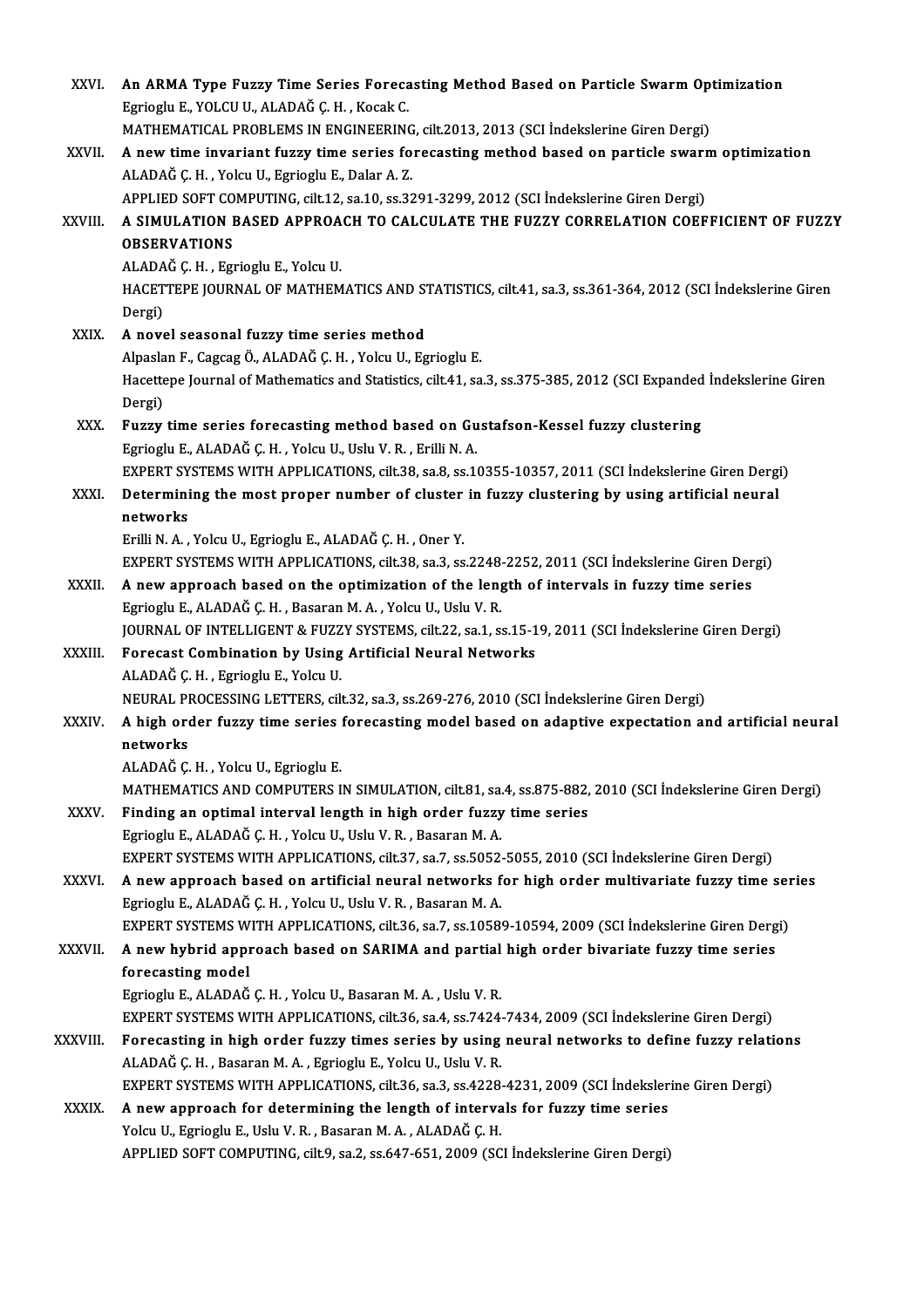# Diğer Dergilerde Yayınlanan Makaleler<br>Diğer Dergilerde Yayınlanan Makaleler

| Diğer Dergilerde Yayınlanan Makaleler |                                                                                                                                                                                       |  |
|---------------------------------------|---------------------------------------------------------------------------------------------------------------------------------------------------------------------------------------|--|
| Ι.                                    | Bootstrapped Holt Method with Autoregressive Coefficients Based on Harmony Search Algorithm<br>BAŞ E, EĞRİOĞLU E, YOLCU U.                                                            |  |
|                                       | Forecasting, cilt.3, sa.4, ss.839-849, 2021 (Diğer Kurumların Hakemli Dergileri)                                                                                                      |  |
| П.                                    | Intuitionistic fuzzy time series functions approach for time series forecasting                                                                                                       |  |
|                                       | Bas E., Yolcu U., Egrioglu E.                                                                                                                                                         |  |
|                                       | GRANULAR COMPUTING, cilt.6, sa.3, ss.619-629, 2021 (ESCI İndekslerine Giren Dergi)                                                                                                    |  |
| III.                                  | AR-GE HARCAMALARI İLE EKONOMİK BÜYÜME İLİŞKİSI: YAPAY SİNİR AĞLARI İLE TÜRKİYE GSYH                                                                                                   |  |
|                                       | ÖNGÖRÜSÜ                                                                                                                                                                              |  |
|                                       | CINEL E A , YOLCU U                                                                                                                                                                   |  |
|                                       | Premium e-Journal of Social Science, cilt.5, sa.13, ss.170-181, 2021 (Diğer Kurumların Hakemli Dergileri)                                                                             |  |
| IV.                                   | Türkiye\u2019deki Turizm Gelirlerinin Dış Ticaret Dengesi Üzerindeki Etkisi: Farklı Yapay Sinir                                                                                       |  |
|                                       | Ağları ile Elde Edilen Öngörülerin Karşılaştırılması                                                                                                                                  |  |
|                                       | CINEL E.A., YOLCU U.                                                                                                                                                                  |  |
| V.                                    | Sosyal Bilimler ve Eğitim Dergisi, cilt.4, sa.1, ss.98-118, 2021 (Diğer Kurumların Hakemli Dergileri)<br>EĞİTİM, YAŞ VE CİNSİYETİN İŞSİZLİK ORANI ÜZERİNDEKİ ETKİLERİ: TÜRKİYE ÖRNEĞİ |  |
|                                       | CİNEL E.A., YOLCU U.<br>Elektronik Sosyal Bilimler Dergisi, cilt.20, sa.78, ss.844-858, 2021 (Diğer Kurumların Hakemli Dergileri)                                                     |  |
| VI.                                   | TURİZM GELİRLERİNİN DIŞ TİCARET DENGESI ÜZERİNDEKİ ETKİLERİ: TÜRKİYE ÖRNEĞİ ÜZERİNDE                                                                                                  |  |
|                                       | YAPAY SİNİR AĞLARI İLE ÖNGÖRÜ                                                                                                                                                         |  |
|                                       | CINEL E.A., YOLCU U.                                                                                                                                                                  |  |
|                                       | Uluslararası İktisadi ve İdari İncelemeler Dergisi, cilt.31, ss.247-264, 2021 (Diğer Kurumların Hakemli Dergileri)                                                                    |  |
| VII.                                  | Intuitionistic high-order fuzzy time series forecasting method based on pi-sigma artificial neural                                                                                    |  |
|                                       | networks trained by artificial bee colony                                                                                                                                             |  |
|                                       | Egrioglu E., Yolcu U., Bas E.                                                                                                                                                         |  |
|                                       | GRANULAR COMPUTING, cilt.4, sa.4, ss.639-654, 2019 (ESCI Indekslerine Giren Dergi)                                                                                                    |  |
| VIII.                                 | Type 1 fuzzy function approach based on ridge regression for forecasting                                                                                                              |  |
|                                       | Bas E., Egrioglu E., Yolcu U., Grosan C.                                                                                                                                              |  |
|                                       | GRANULAR COMPUTING, cilt.4, sa.4, ss.629-637, 2019 (ESCI İndekslerine Giren Dergi)                                                                                                    |  |
| IX.                                   | The Forecasting Of Labour Force Participation And The Unemployment Rate In Poland And Turkey<br><b>Using Fuzzy Time Series Methods</b>                                                |  |
|                                       | YOLCU U., Bas E.                                                                                                                                                                      |  |
|                                       | COMPARATIVE ECONOMIC RESEARCH-CENTRAL AND EASTERN EUROPE, cilt.19, sa.2, ss.5-25, 2016 (ESCI                                                                                          |  |
|                                       | İndekslerine Giren Dergi)                                                                                                                                                             |  |
| Х.                                    | Type 1 fuzzy time series function method based on binary particle swarm optimisation                                                                                                  |  |
|                                       | ALADAĞ Ç.H., YOLCU U., EĞRİOĞLU E., TÜRKŞEN İ. B.                                                                                                                                     |  |
|                                       | International Journal of Data Analysis Techniques and Strategies, cilt.8, sa.1, ss.2-13, 2016 (Diğer Kurumların                                                                       |  |
|                                       | Hakemli Dergileri)                                                                                                                                                                    |  |
| XI.                                   | Probabilistic Fuzzy Time Series Method Based on Artificial Neural Network                                                                                                             |  |
|                                       | EĞRİOĞLU E., BAŞ E., ALADAĞ Ç. H., YOLCU U.                                                                                                                                           |  |
|                                       | American Journal of Intelligent Systems, cilt.6, sa.2, ss.42-47, 2016 (Diğer Kurumların Hakemli Dergileri)                                                                            |  |
| XII.                                  | Single Multiplicative Neuron Model Artificial Neuron Network Trained by Bat Algorithm for Time                                                                                        |  |
|                                       | <b>Series Forecasting</b>                                                                                                                                                             |  |
|                                       | BAŞ E., YOLCU U., EĞRİOĞLU E., CAĞCAĞ YOLCU Ö., DALAR A.Z.                                                                                                                            |  |
|                                       | American Journal of Intelligent Systems, cilt.6, sa.3, ss.74-77, 2016 (Diğer Kurumların Hakemli Dergileri)                                                                            |  |
| XIII.                                 | Application of type 1 fuzzy functions approach for time series forecasting                                                                                                            |  |
|                                       | CAĞCAĞ YOLCU Ö., YOLCU U., EĞRİOĞLU E.                                                                                                                                                |  |
|                                       | Turkish Journal of Fuzzy Systems, cilt.5, sa.1, ss.1-9, 2014 (Diğer Kurumların Hakemli Dergileri)                                                                                     |  |
| XIV.                                  | An Investigation of Differencing Effect in Multiplicative Neuron Model Artificial Neural Network for                                                                                  |  |
|                                       | <b>Istanbul Stock Exchange Time Series Fore</b>                                                                                                                                       |  |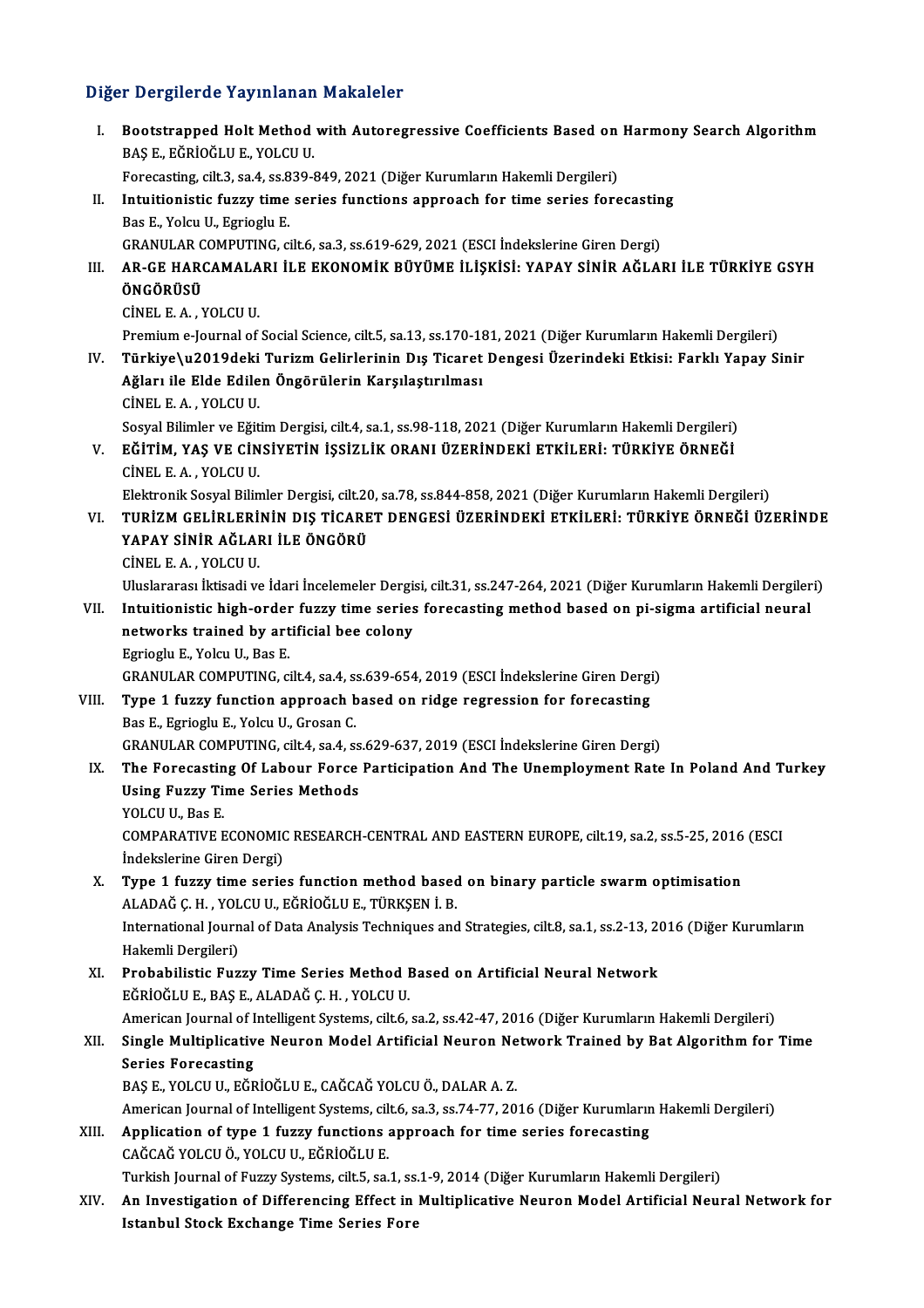DALARA.Z. ,EĞRİOĞLUE.,YOLCUU., İLTERD.,GÜNDOĞDUÖ.

American Journal of Intelligent Systems, cilt.4, sa.1, ss.15-19, 2014 (Diğer Kurumların Hakemli Dergileri)

- DALAR A. Z., EĞRİOĞLU E., YOLCU U., İLTER D., GÜNDOĞDU Ö.<br>American Journal of Intelligent Systems, cilt.4, sa.1, ss.15-19, 2014 (Diğer Kurumların Hakemli D.<br>XV. A New Adaptive Network Based Fuzzy Inference System for Time American Journal of Intelligent Systems, cilt.4, sa.1, ss.15-19, 20<br>A New Adaptive Network Based Fuzzy Inference System<br>DALAR A. Z. , EĞRİOĞLU E., YOLCU U., İLTER D., GÜNDOĞDU Ö.<br>Alev Journalef Seft Computingend Applicatio DALAR A. Z. , EĞRİOĞLU E., YOLCU U., İLTER D., GÜNDOĞDU Ö.<br>Aloy Journalof Soft Computingand Applications, cilt.2, sa.1, ss.25-32, 2014 (Diğer Kurumların Hakemli Dergileri)
- DALAR A. Z. , EĞRİOĞLU E., YOLCU U., İLTER D., GÜNDOĞDU Ö.<br>Aloy Journalof Soft Computingand Applications, cilt.2, sa.1, ss.25-32, 2014 (Diğer Kurumların Hakemli Dergileri)<br>XVI. A Fuzzy Time Series Approach Using De Bes Aloy Journalof Soft Computingand Applications, cilt.2, sa.1, ss.2<br>A Fuzzy Time Series Approach Using De Best 1 Mutatio<br>DALAR A. Z. , EĞRİOĞLU E., YOLCU U., İLTER D., GÜNDOĞDU Ö.<br>Aloy Journalof Soft Computingand Application A Fuzzy Time Series Approach Using De Best 1 Mutation Strategy of Differential Evolution Algorith<br>DALAR A. Z. , EĞRİOĞLU E., YOLCU U., İLTER D., GÜNDOĞDU Ö.<br>Aloy Journalof Soft Computingand Applications, cilt.2, sa.2, ss.6 DALAR A. Z. , EĞRİOĞLU E., YOLCU U., İLTER D., GÜNDOĞDU Ö.<br>Aloy Journalof Soft Computingand Applications, cilt.2, sa.2, ss.60-69, 2014 (Diğer Kurumların Hakemli Dergile<br>XVII. A Fuzzy Time Series Analysis Approach by Us
- Aloy Journalof Soft Computingand Applications, c<br>A Fuzzy Time Series Analysis Approach by **Number of Recurrences of Fuzzy Relations**<br>DALARA Z. F<sup>ORIQUUE</sub> VOLCUUL UTERD O</sup> A Fuzzy Time Series Analysis Approach by Using Differ<br>Number of Recurrences of Fuzzy Relations<br>DALAR A. Z. , EĞRİOĞLU E., YOLCU U., İLTER D., GÜNDOĞDU Ö.<br>American Journal of Intelligent Systems, silt 3, sa 3, ss 75, 82, 20 Number of Recurrences of Fuzzy Relations<br>DALAR A. Z. , EĞRİOĞLU E., YOLCU U., İLTER D., GÜNDOĞDU Ö.<br>American Journal of Intelligent Systems, cilt.3, sa.2, ss.75-82, 2013 (Diğer Kurumların Hakemli Dergileri) DALAR A. Z. , EĞRİOĞLU E., YOLCU U., İLTER D., GÜNDOĞDU Ö.<br>American Journal of Intelligent Systems, cilt.3, sa.2, ss.75-82, 2013 (Diğer Kurumların Hakemli Dergileri)<br>XVIII. A Novel Seasonal Fuzzy Time Series Method to
- DALAR A. Z. , EĞRİOĞLU E., YOLCU U., İLTER D., GÜNDOĞDU Ö.<br>American Journal of Intelligent Systems, cilt.3, sa.1, ss.13-19, 2013 (Diğer Kurumların Hakemli Dergileri) A Novel Seasonal Fuzzy Time Series Method to the Forecasting of Air Pollution Data in Anka<br>DALAR A. Z. , EĞRİOĞLU E., YOLCU U., İLTER D., GÜNDOĞDU Ö.<br>American Journal of Intelligent Systems, cilt.3, sa.1, ss.13-19, 2013 (D
- XIX. The Use of Partial Least Squares Regression and Feed Forward Artificial Neural Networks Methods American Journal of Intelligent Systems, cilt.3, sa.1, ss.13-19, 2013 (Diğer Kurn)<br>The Use of Partial Least Squares Regression and Feed Forward Arti<br>in Prediction Vertical and Broad Jumping of Young Football Players<br>SAČCAČ The Use of Partial Least Squares Regr<br>in Prediction Vertical and Broad Jump<br>CAĞCAĞ YOLCU Ö., YOLCU U., EĞRİOĞLU E.<br>Werld Annlied Ssienses Jeurnal, silt 21, se A CAĞCAĞ YOLCU Ö., YOLCU U., EĞRİOĞLU E.<br>World Applied Sciences Journal, cilt.21, sa.4, ss.572-577, 2013 (Diğer Kurumların Hakemli Dergileri) CAĞCAĞ YOLCU Ö., YOLCU U., EĞRİOĞLU E.<br>World Applied Sciences Journal, cilt.21, sa.4, ss.572-577, 2013 (Diğer Kurumların Hakemli Dergileri)<br>XX. A New Fuzzy Time Series Analysis Approach by Using Differential Evolution
- World Applied Sciences Journal, cilt.21, sa.<br>A New Fuzzy Time Series Analysis Ap<br>Chronologically Determined Weights<br>DALARA 7 FÖRIQÕLUE VOLCUU JUTE A New Fuzzy Time Series Analysis Approach by Using I<br>Chronologically Determined Weights<br>DALAR A. Z. , EĞRİOĞLU E., YOLCU U., İLTER D., GÜNDOĞDU Ö.<br>Journal of Sosial and Feonomis Statistics, silt 2, sa 1, ss 33, 30, 3 Chronologically Determined Weights<br>DALAR A. Z. , EĞRİOĞLU E., YOLCU U., İLTER D., GÜNDOĞDU Ö.<br>Journal of Social and Economic Statistics, cilt.2, sa.1, ss.33-30, 2013 (Diğer Kurumların Hakemli Dergileri)<br>The Feresesting of

DALAR A. Z. , EĞRİOĞLU E., YOLCU U., İLTER D., GÜNDOĞDU Ö.<br>Journal of Social and Economic Statistics, cilt.2, sa.1, ss.33-30, 2013 (Diğer Kurumların Hakemli Dergileri<br>XXI. The Forecasting of Istanbul Stock Market with Journal of Social and<br>The Forecasting of<br>Forecasting Model<br>CAČCAČ VOLCU Ö, VO The Forecasting of Istanbul Stock Mar<br>Forecasting Model<br>CAĞCAĞ YOLCU Ö., YOLCU U., EĞRİOĞLU E.<br>Turkich Journal of Euggy Systems, silt 3, sa.

Forecasting Model<br>CAĞCAĞ YOLCU Ö., YOLCU U., EĞRİOĞLU E.<br>Turkish Journal of Fuzzy Systems, cilt.3, sa.2, ss.118-138, 2012 (Diğer Kurumların Hakemli Dergileri)

## Kitap & Kitap Bölümleri

- İtap & Kitap Bölümleri<br>I. YAPAY SİNİR AĞLARI (Öngörü ve Tahmin Uygulamaları)<br>RÖPİQĞLUE VOLGUU BASE EĞRİOĞLUE.,YOLCUU.,BAŞE. YAPAY SİNİR AĞLARI (Öngörü ve Tahmin<br>EĞRİOĞLU E., YOLCU U., BAŞ E.<br>NOBEL AKADEMİK YAYINCILIK, Ankara, 2019<br>A Nov Hirb Order Multiveriate Eurey Tim NOBEL AKADEMİK YAYINCILIK, Ankara, 2019
- II. A New High Order Multivariate Fuzzy Time SeriesForecasting Model YOLCU U. A New High Order Multivariate Fuzzy Time SeriesForecasting Model<br>YOLCU U.<br>Advances in Time Series Forecasting (Volume 2), Cagdas Hakan Aladag, Editör, Bentham Science Publishers,<br>Shariah sc 127 142 2017 YOLCU U.<br>Advances in Time Series Fo<br>Sharjah, ss.127-143, 2017<br>A Now Noural Network

Advances in Time Series Forecasting (Volume 2), Cagdas Hakan Aladag, Editör, Bentham Science Publishers,<br>Sharjah, ss.127-143, 2017<br>III. A New Neural Network Model with DeterministicTrend and Seasonality Components for Time

Sharjah, ss.12<br><mark>A New Neur</mark>:<br>Forecasting A New Neural Network Model with DeterministicTre<br>Forecasting<br>EĞRİOĞLU E., ALADAĞ Ç. H. , YOLCU U., BAŞ E., DALAR A. Z.<br>Advances in Time Series Forecasting (Volume 2), Cagdas H

Forecasting<br>EĞRİOĞLU E., ALADAĞ Ç. H. , YOLCU U., BAŞ E., DALAR A. Z.<br>Advances in Time Series Forecasting (Volume 2), Cagdas Hakan Aladag, Editör, Bentham Science Publishers,<br>Sharjah, ss.76-92, 2017 EĞRİOĞLU E., ALADAĞ Ç. H., YOLCU U., BAŞ E., DALAR A. Z. Advances in Time Series Forecasting (Volume 2), Cagdas Hakan Aladag, Editör, Bent<br>Sharjah, ss.76-92, 2017<br>IV. A Hybrid Forecasting Approach Combines SARIMA and Fuzzy Time Series<br>FORIOCLUE ALADAČ C H - VOLCUU

## Sharjah, ss.76-92, 2017<br>A Hybrid Forecasting Approach Control<br>EĞRİOĞLUE., ALADAĞ Ç.H. , YOLCU U.<br>Advances in Time Series Forecasting C EĞRİOĞLU E., ALADAĞ Ç.H., YOLCU U.

Advances in Time Series Forecasting, Cagdas Hakan Aladag; Erol Egrioglu, Editör, Bentham Science Publishers, ss.96-107, 2012 Advances in Time Series Forecasting, Cagdas Hakan Aladag; Erol Egrioglu, Editör, Bentham Science Publishers,<br>ss.96-107, 2012<br>V. Comparison of Feed Forward and Elman Neural Networks ForecastingAbility: Case Study for IMKB<br>F

ss.96-107, 2012<br>Comparison of Feed Forward and<br>EĞRİOĞLU E., ALADAĞ Ç. H. , YOLCU U.<br>Advances in Time Series Forecesting C Comparison of Feed Forward and Elman Neural Networks ForecastingAbility: Case Study for IMK<br>EĞRİOĞLU E., ALADAĞ Ç. H. , YOLCU U.<br>Advances in Time Series Forecasting, Cagdas Hakan Aladag; Erol Egrioglu, Editör, Bentham Scie

EĞRİOĞLU E., ALADAĞ Ç. H. , YOLCU U.<br>Advances in Time Series Forecasting, Cagdas Hakan Aladag; Erol Egrioglu, Editör, Bentham Science Publishers,<br>ss.11-17, 2012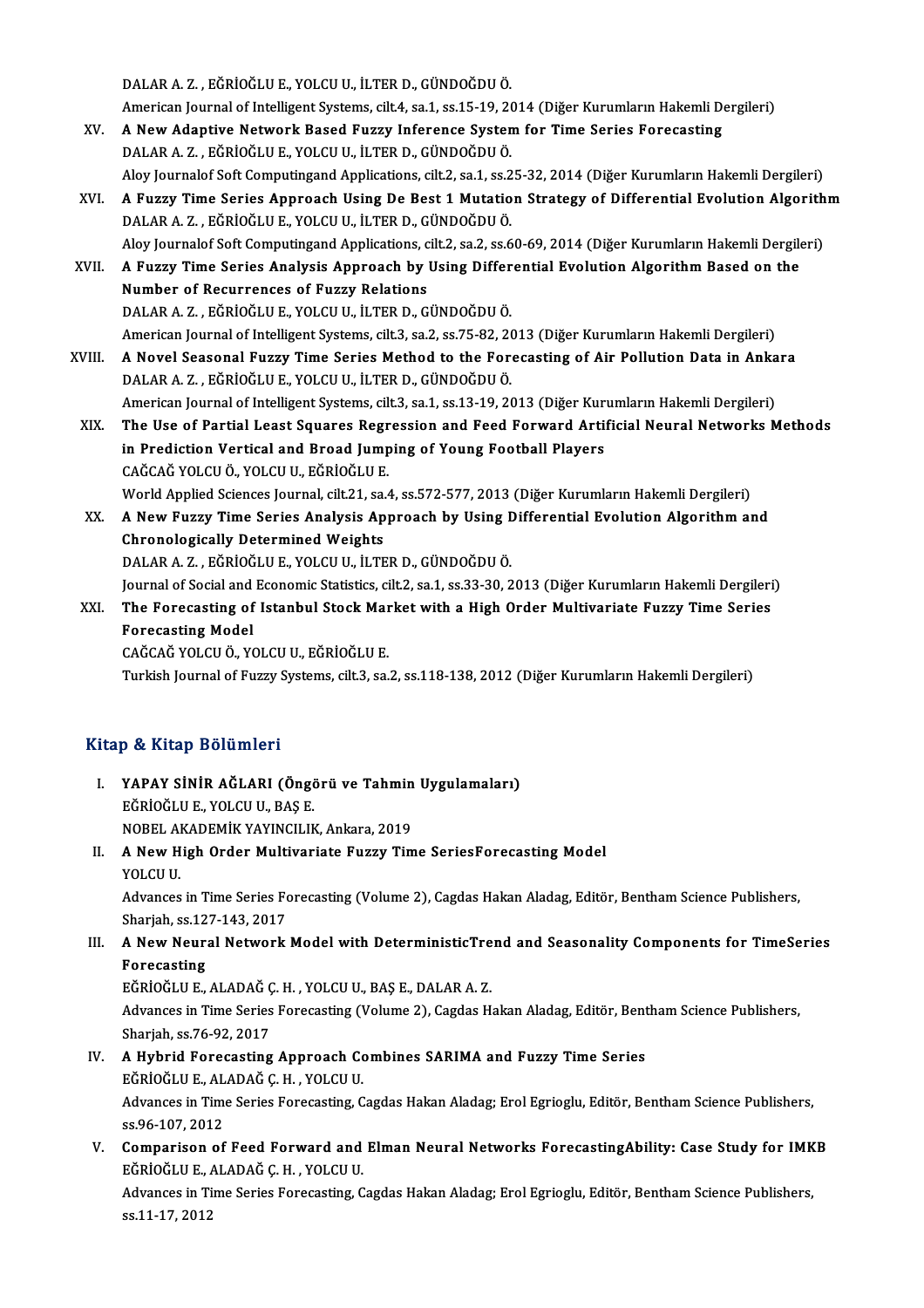- VI. A New Method for Forecasting Fuzzy Time Series with Triangular FuzzyNumber Observations<br>FÉPIQÉLUE ALADAČ C H, VOLCUU **A New Method for Forecasting Fu:**<br>EĞRİOĞLU E., ALADAĞ Ç. H. , YOLCU U.<br>Advanass in Time Series Foresasting *C* A New Method for Forecasting Fuzzy Time Series with Triangular FuzzyNumber Observations<br>EĞRİOĞLU E., ALADAĞ Ç. H. , YOLCU U.<br>Advances in Time Series Forecasting, Cagdas Hakan Aladag; Erol Egrioglu, Editör, Bentham Science EĞRİOĞLU E., ALADAĞ Ç. H. , YOLCU U.<br>Advances in Time Series Forecasting, Cagdas Hakan Aladag; Erol Egrioglu, Editör, Bentham Science Publishers,<br>ss.48-55. 2012 Advances in Time Series Forecasting, Cagdas Hakan Aladag; Erol Egrioglu, Editör, Bentham Scieness.<br>55, 2012<br>VII. Comparison of Architecture Selection Criteria in Analyzing Long MemoryTime Series
- ss.48-55, 2012<br>Comparison of Architecture Select<br>EĞRİOĞLU E., ALADAĞ Ç. H. , YOLCU U.<br>Advances in Time Series Forecesting C Comparison of Architecture Selection Criteria in Analyzing Long MemoryTime Series<br>EĞRİOĞLU E., ALADAĞ Ç. H. , YOLCU U.<br>Advances in Time Series Forecasting, Cagdas Hakan Alada; Erol Egrioglu, Editör, Bentham Science Publish EĞRİOĞLU E., A<br>Advances in Tin<br>ss.18-25, 2012<br>A Now Annro
- VI I. A NewApproach Based On Artıfıcıal Neural Networks For Hıgh Order Bıvarıate Fuzzy Tıme Series ss.18-25, 2012<br>A New Approach Based On Artıfıcıal Neural Networks For I<br>EĞRİOĞLU E., USLU V. R. , YOLCU U., BAŞARAN M. A. , ALADAĞ Ç. H.<br>Applications of Soft Computing From Theory to Pravis Jörn Mohne Applications of Soft Computing From Theory to Praxis, Jörn Mehnen,Mario Koeppen,Ashraf Saad,Ashutosh Tiwari,<br>Editör, Springer-Verlag , ss.265-273, 2009 EĞRİOĞLU E., USLU V. R. , YOLCU U., BAŞAR<br>Applications of Soft Computing From Theo<br>Editör, Springer-Verlag , ss.265-273, 2009

### Hakemli Kongre / Sempozyum Bildiri Kitaplarında Yer Alan Yayınlar

akemli Kongre / Sempozyum Bildiri Kitaplarında Yer Alan Yayınlar<br>I. Time Series Prediction using Dendritic Neuron Model Trained by a Robust Learning Algorithm<br>Xymas A. YOLGU.U Yuma Asiagre 7<br>Time Series Predi<br>Yılmaz A., YOLCU U.<br>Ath International Co Time Series Prediction using Dendritic Neuron Model Trained by a Robust Learning Algorithm<br>Yılmaz A., YOLCU U.<br>4th International Conference on Data Science and Applications (ICONDATA'21), June 4-5, 2021, TURKEY, Türkiye,<br>0

Yılmaz A., YOLCU U.<br>4th International Conference on Data Science and Applications (ICONDATA'21), June 4-5, 2021, TURKEY, Türkiye,<br>04 Haziran 2021. ss.4 4th International Conference on Data Science and Applications (ICONDATA'21), Ju<br>04 Haziran 2021, ss.4<br>II. Cascade Forward Neural Network for Financial Time Series Forecasting<br>Vilmar A, VOLCU U

- 04 Haziran 2021, ss<br>Cascade Forward<br>Yılmaz A., YOLCU U.<br>4th International Co Cascade Forward Neural Network for Financial Time Series Forecasting<br>Yılmaz A., YOLCU U.<br>4th International Conference on Data Science and Applications (ICONDATA'21), June 4-5, 2021, TURKEY, Türkiye,<br>04 Hariron 2021, SS 94. Yılmaz A., YOLCU U.<br>4th International Confer<br>04 Haziran 2021, ss.84<br>The Has of Some Los
- 4th International Conference on Data Science and Applications (ICONDATA'21), June<br>04 Haziran 2021, ss.84<br>III. The Use of Some Loss Functions in Fuzzy Time SeriesForecasting Problem<br> $GA\overset{\sim}{C}A\overset{\sim}{C}A\overset{\sim}{C}$  VOLCU & PAS 04 Haziran 2021, ss.84<br>The Use of Some Loss Functions in Fuzzy Tir<br>CAĞCAĞ YOLCU Ö., BAŞ E., EĞRİOĞLU E., YOLCU U. The Use of Some Loss Functions in Fuzzy Time SeriesForecasting<br>CAĞCAĞ YOLCU Ö., BAŞ E., EĞRİOĞLU E., YOLCU U.<br>11. International Statistics Days Conference, 3 - 07 Ekim 2018, ss.969-979<br>Bagged Bi Sigma artificial nauval nat 11. International Statistics Days Conference, 3 - 07 Ekim 2018, ss.969-979
- IV. Bagged Pi-Sigma artificial neural networks with artificial bee colony algorithm for forecasting EGRIOGLU E, YOLCU U., BAŞ E., DALAR A. Z. Bagged Pi-Sigma artificial neural networks with artificial bee colony algorithm for forecast<br>EĞRİOĞLU E., YOLCU U., BAŞ E., DALAR A. Z.<br>4th International Researchers, Statisticians and Young Statisticians Congress, 28 - 30 EĞRİOĞLU E., YOLCU U., BAŞ E., DALAR A. Z.<br>4th International Researchers, Statisticians and Young Statistician<br>V. A new intuitionistic high order fuzzy time series method<br>FÖRİOĞLU E. VOLCU U. BAS E
- 4th International Researchers,<br>A new intuitionistic high or<br>EĞRİOĞLU E., YOLCU U., BAŞ E.<br>10th International Statistics Co. V. A new intuitionistic high order fuzzy time series method<br>EĞRİOĞLU E., YOLCU U., BAS E. 10th International Statistics Congress, 6 - 08 Aralık 2017, ss.87
- VI. Maximum likelihood estimation using genetic algorithm for the parameters of skew-t distribution under type II censoring YALÇINKAYA A., YOLCU U., ŞENOĞLU B. 10th International Statistics Congress, 6 - 08 Aralık 2017

VII. A New Intuitionistic Fuzzy Functions Approach based on IID Bootstrap for Time Series Prediction CAĞCAĞYOLCUÖ.,EĞRİOĞLUE.,BAŞE.,KOÇAKC.,YOLCUU.

I. International Symposium on Economics, Finance, and Econometrics, İstanbul, Türkiye, 21 - 23 Eylül 2017, ss.74

## CAĞCAĞ YOLCU Ö., EĞRİOĞLU E., BAŞ E., KOÇAK C., YOLCU U.<br>I. International Symposium on Economics, Finance, and Econometrics, İstanbul, Türkiye, 21 - 23 Eylül 2017, ss.<br>VIII. Robust Single Multiplicative Neuron Model Ar **I. International Symposium<br>Robust Single Multiplic<br>Biases for Forecasting<br>YOLCU U. FČPIOČU U.F. P** Robust Single Multiplicative Neuron Model Artificial Neu<br>Biases for Forecasting<br>YOLCU U., EĞRİOĞLU E., BAŞ E., DALAR A. Z. , CAĞCAĞ YOLCU Ö.<br>Linternational Sumnesium en Feanamise Finance and Feanam

Biases for Forecasting<br>YOLCU U., EĞRİOĞLU E., BAŞ E., DALAR A. Z. , CAĞCAĞ YOLCU Ö.<br>I. International Symposium on Economics, Finance, and Econometrics, İstanbul, Türkiye, 21 - 23 Eylül 2017, ss.30-<br>21 YOLCU U., EĞRİOĞLU E., BAŞ E., DALAR A. Z. , CAĞCAĞ YOLCU Ö.<br>I. International Symposium on Economics, Finance, and Econom<br>31 I. International Symposium on Economics, Finance, and Econometrics, İstanbul, Tü<br>31<br>IX. MODIFIED HOLT METHOD BASED ON PARTICLE SWARM OPTIMIZATION

IX. MODIFIED HOLT METHOD BASED ON PARTICLE SWARM OPTIMIZATION<br>EĞRİOĞLU E., YOLCU U., BAS E. MODIFIED HOLT METHOD BASED ON PARTICLE SWARM OPTIMIZATION<br>EĞRİOĞLU E., YOLCU U., BAŞ E.<br>EUREFE'17 International Conference, Muğla, Türkiye, 27 - 29 Temmuz 2017, cilt.1, ss.288-289<br>BARAMETER ESTIMATION IN WINTERS EXPONENTIA

## X. PARAMETER ESTIMATION IN WINTERS EXPONENTIAL SMOOTHING METHOD WITH PARTICLE SWARM<br>OPTIMIZATION EUREFE'17 Intern<br>PARAMETER ES<br>OPTIMIZATION<br>PAS E FÉDIOČIJI

BAŞE.,EĞRİOĞLUE.,YOLCUU.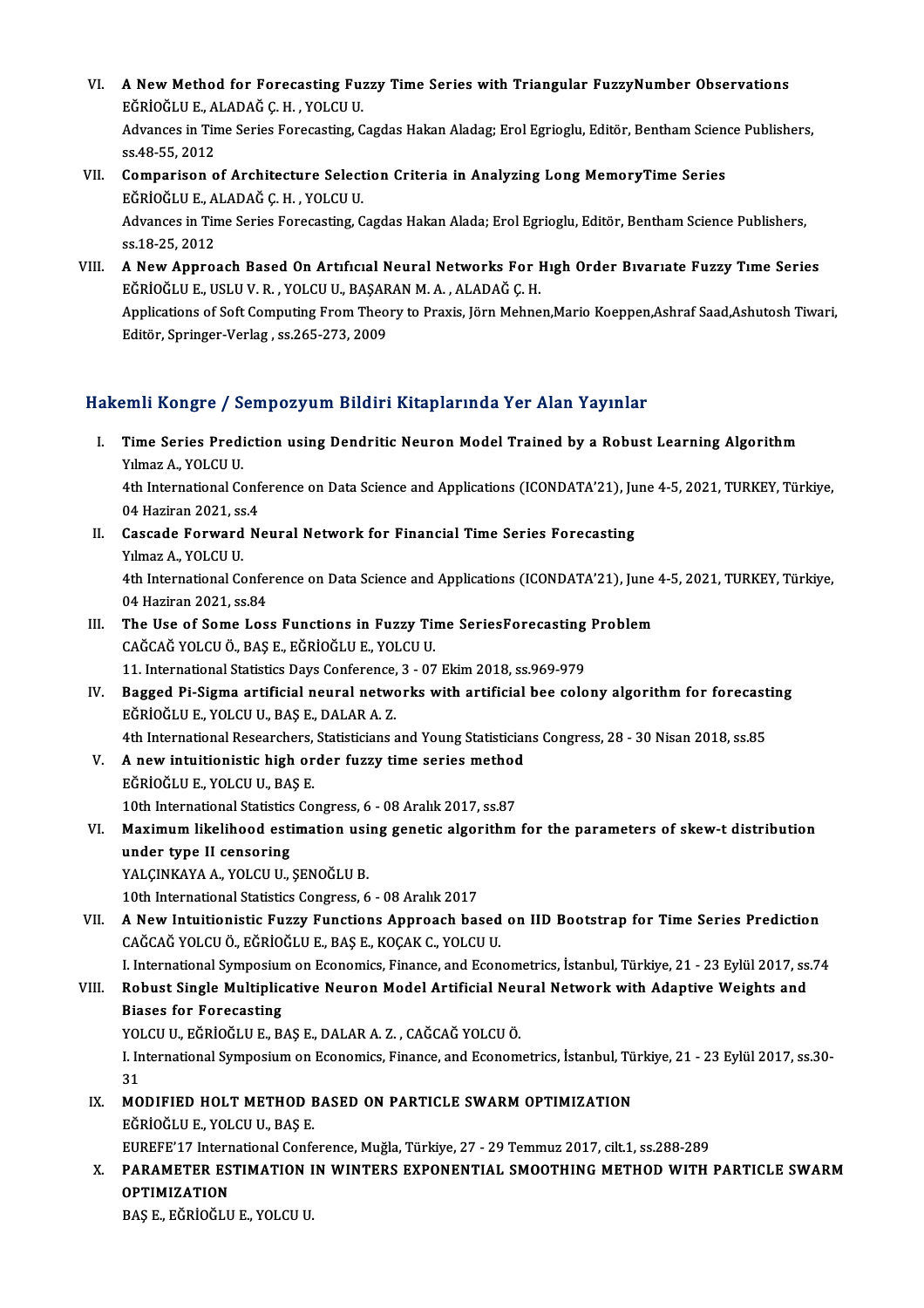EUREFE'17 InternationalConference,Muğla,Türkiye,27 -29Temmuz2017, cilt.1, ss.286-287 EUREFE'17 International Conference, Muğla, Türkiye, 27 - 29 Temmuz 2017, cilt.1, ss.286-287<br>XI. – A NEW INTUITIONISTIC FUZZY FUNCTIONS APPROACH BASED ON HESITATION MARGIN FOR TIME EUREFE'17 Internations<br>A NEW INTUITIONIST<br>SERIES PREDICTION A NEW INTUITIONISTIC FUZZY FUNCTIONS A<br>SERIES PREDICTION<br>CAĞCAĞ YOLCU Ö., BAŞ E., EĞRİOĞLU E., YOLCU U.<br>FUREEE'17 International Conference Muğle. Türki SERIES PREDICTION<br>CAĞCAĞ YOLCU Ö., BAŞ E., EĞRİOĞLU E., YOLCU U.<br>EUREFE'17 International Conference, Muğla, Türkiye, 27 - 29 Temmuz 2017, cilt.1, ss.314-315<br>A. MIII TI, COMBONENT HYPPID I EARNINC, ALCORITHM EOR MIII TIRLIC CAĞCAĞ YOLCU Ö., BAŞ E., EĞRİOĞLU E., YOLCU U.<br>EUREFE'17 International Conference, Muğla, Türkiye, 27 - 29 Temmuz 2017, cilt.1, ss.314-315<br>XII. A MULTI-COMPONENT HYBRID LEARNING ALGORITHM FOR MULTIPLICATIVE NEURON MODE EUREFE'17 International Conference,<br>A MULTI-COMPONENT HYBRID LI<br>ARTIFICIAL NEURAL NETWORKS<br>YOLCU U FČPIOČULE PASE DALA A MULTI-COMPONENT HYBRID LEARNING ALGORITHM F<br>ARTIFICIAL NEURAL NETWORKS<br>YOLCU U., EĞRİOĞLU E., BAŞ E., DALAR A. Z. , CAĞCAĞ YOLCU Ö.<br>FUREEE'17 International Conference Muğla Türkiye 27 - 29 Te ARTIFICIAL NEURAL NETWORKS<br>YOLCU U., EĞRİOĞLU E., BAŞ E., DALAR A. Z. , CAĞCAĞ YOLCU Ö.<br>EUREFE'17 International Conference, Muğla, Türkiye, 27 - 29 Temmuz 2017, cilt.1, ss.316-317 YOLCU U., EĞRİOĞLU E., BAŞ E., DALAR A. Z. , CAĞCAĞ YOLCU Ö.<br>EUREFE'17 International Conference, Muğla, Türkiye, 27 - 29 Temmuz 2017, cilt.1, ss.316-317<br>XIII. A Hybrid Forecasting Method Based On Exponential Smoothing EUREFE'17 International Con<br>A Hybrid Forecasting Met<br>Artificial Neural Network<br>EČPIOČLUE VOLCUU PASI A Hybrid Forecasting Method Based Or<br>Artificial Neural Network<br>EĞRİOĞLU E., YOLCU U., BAŞ E., DALAR A. Z.<br><sup>2nd Intornational Bassarshars, Statisticions</sup> Artificial Neural Network<br>EĞRİOĞLU E., YOLCU U., BAŞ E., DALAR A. Z.<br>3rd International Researchers, Statisticians and Young Statisticians Congress (IRSYSC-2017), Konya, Türkiye, 24 -<br>26 Mayıs 2017, ss.28 EĞRİOĞLU E., YOLCU<br>3rd International Res<br>26 Mayıs 2017, ss.28<br>Mayimum Likalibas 3rd International Researchers, Statisticians and Young Statisticians Congress (IRSYSC-2017), Konya, Türkiye, 24 -<br>26 Mayıs 2017, ss.28<br>XIV. Maximum Likelihood Estimation for the Parameters of Skew-t Distribution Using Gene 26 Mayıs 2017, ss.28<br>Maximum Likelihood Estimation fo:<br>YALÇINKAYA A., ŞENOĞLU B., YOLCU U.<br><sup>2nd Intornational Pessenshore, Statistici</sup> Maximum Likelihood Estimation for the Parameters of Skew-t Distribution Using Genetic Algorithm<br>YALÇINKAYA A., ŞENOĞLU B., YOLCU U.<br>3rd International Researchers, Statisticians and Young Statisticians Congress (IRSYSC-2017 YALÇINKAYA A., ŞENOĞLU B., YOLCU U.<br>3rd International Researchers, Statisticians and Young Statisticians Congress (IRSYSC-2017), Konya, Türkiye, 24<br>26 Mayıs 2017, ss.212 3rd International Researchers, Statisticians and Young Statisticians Congress (IRSYSC-2017), Konya,<br>26 Mayıs 2017, ss.212<br>XV. IID Bootstrap Approach with Rejection Sampling for Pi-Sigma Artificial Neural Network<br>YOLCU U. F 26 Mayıs 2017, ss.212<br>IID Bootstrap Approach with Rejection<br>YOLCU U., EĞRİOĞLU E., BAŞ E., DALAR A. Z.<br><sup>2nd Intornational Bossarshars, Statisticions</sup> 3rd International Researchers, Statisticians and Young Statisticians Congress (IRSYSC-2017), Konya, Türkiye, 24 - 26 Mayıs 2017, ss.32 YOLCU U., EĞRİOĞLU E., BAŞ E., DALAR A.Z. 3rd International Researchers, Statisticians and Young Statistician<br>26 Mayıs 2017, ss.32<br>XVI. A New Intuitionistic Time Series Fuzzy Inference System 26 Mayıs 2017, ss.32<br>**A New Intuitionistic Time Series Fuzzy Infer**<br>CAĞCAĞ YOLCU Ö., BAŞ E., YOLCU U., EĞRİOĞLU E.<br><sup>2rd International Besearsbers, Statisticians and Yo</sup> 3rd International Researchers, Statisticians and Young Statisticians Congress (IRSYSC-2017), Konya, Türkiye, 24 -<br>26 Mayıs 2017, ss.29 CAĞCAĞ YOLCU Ö., BAŞ E., YOLCU U., EĞRİOĞLU E. 3rd International Researchers, Statisticians and Young Statisticians Congress (I<br>26 Mayıs 2017, ss.29<br>XVII. Bagging Fuzzy Ridge Regression Functions Approach for Forecasting<br>RALARA Z, BASE VOLCUU FÖRİQĞULE 26 Mayıs 2017, ss.29<br><mark>Bagging Fuzzy Ridge Regression Functi</mark><br>DALAR A. Z. , BAŞ E., YOLCU U., EĞRİOĞLU E.<br><sup>2nd Intornational Bessenshers, Statistisians a</sup> Bagging Fuzzy Ridge Regression Functions Approach for Forecasting<br>DALAR A. Z. , BAŞ E., YOLCU U., EĞRİOĞLU E.<br>3rd International Researchers, Statisticians and Young Statisticians Congress (IRSYSC-2017), Konya, Türkiye, 24 DALAR A. Z. , BAŞ E., 1<br>3rd International Res<br>26 Mayıs 2017, ss.31<br>A Robust Learning 3rd International Researchers, Statisticians and Young Statisticians Congress (IRSYSC-2017), Konya, Türl<br>26 Mayıs 2017, ss.31<br>XVIII. A Robust Learning Algorithm for Pi-Sigma Artificial Neural Networks Based on M-Estimator 26 Mayıs 2017, ss.31<br>A Robust Learning Algorith<br>BAŞ E., EĞRİOĞLU E., YOLCU U.<br><sup>2nd Intornational Bossarsbors</sup> 3rd International Researchers, Statisticians and Young Statisticians Congress (IRSYSC-2017), Konya, Türkiye, 24<br>3rd International Researchers, Statisticians and Young Statisticians Congress (IRSYSC-2017), Konya, Türkiye, 2 BAŞ E., EĞRİOĞLU E., '<br>3rd International Res<br>26 Mayıs 2017, ss.30<br>Bostatrannad Bobu 3rd International Researchers, Statisticians and Young Statisticians Congress (IRSYSC-2017), Konya, Türkiye<br>26 Mayıs 2017, ss.30<br>XIX. Bootstrapped Robust Pi-Sigma Artificial Neural Network Based on Robust Learning Algorith 26 Mayıs 2017, ss.30<br>Bootstrapped Robust Pi-Sigma Artificial Neural Netw<br>GÜNDOĞDU Ö., EĞRİOĞLU E., YOLCU U., BAŞ E., DALAR A. Z.<br><sup>2nd Intornational Bossarsbars, Statisticions and Young Stati</sup> Bootstrapped Robust Pi-Sigma Artificial Neural Network Based on Robust Learning Algorithm<br>GÜNDOĞDU Ö., EĞRİOĞLU E., YOLCU U., BAŞ E., DALAR A. Z.<br>3rd International Researchers, Statisticians and Young Statisticians Congres GÜNDOĞDU Ö., EĞRİOĞLU E., YOLCU U., BAŞ E., DALAR A. Z.<br>3rd International Researchers, Statisticians and Young Statisticians Congress (IRSYSC-2017), Konya, Türkiye, 24<br>26 Mayıs 2017, ss.124 3rd International Researchers, Statisticians and Young Statisticians Congress (IRSYSC-2017), Konya, Türkiye,<br>26 Mayıs 2017, ss.124<br>XX. An application of ARMA type high order fuzzy time series forecast method based on fuzzy 26 Mayıs 2017, ss.124<br>An application of ARMA type :<br>relation tables to TAIEX Data<br>KOCAK C. FÖRİQÖLU E. VOLCU U An application of ARMA type high or<br>relation tables to TAIEX Data<br>KOÇAK C., EĞRİOĞLU E., YOLCU U., BAŞ E.<br><sup>2nd International Bossarshars</sup> Statisticies relation tables to TAIEX Data<br>KOÇAK C., EĞRİOĞLU E., YOLCU U., BAŞ E.<br>3rd International Researchers, Statisticians and Young Statisticians Congress (IRSYSC-2017), Konya, Türkiye, 24 -<br>26 Mayıs 2017, 88 122 KOÇAK C., EĞRİOĞLU E<br>3rd International Rese:<br>26 Mayıs 2017, ss.123<br>A Probabilistic Pradi 3rd International Researchers, Statisticians and Young Statisticians Congress (IRSYSC-20<br>26 Mayıs 2017, ss.123<br>XXI. A Probabilistic Prediction of Time Series based on Sigma Pi Neural Networks<br>XOLCU U 26 Mayıs<br>**A Probal**<br>YOLCU U.<br><sup>Yth Intor</sup> A Probabilistic Prediction of Time Series based on Sigma Pi Neural<br>YOLCU U.<br>Xth International Statistics Days Conference (ISDC'2016), 7 - 09 Ekim 2016<br>Median Bi Artificial Neural Network for Forecesting. YOLCU U.<br>Xth International Statistics Days Conference (ISDC'2016), 7<br>XXII. Median Pi Artificial Neural Network for Forecasting Xth International Statistics Days Conference (ISDC'2016), 7 - 09 Ekim 2016 INTERNATIONAL CONFERENCE ON TRENDS AND PERSPECTIVES IN LINEAR STATISTICAL INFERENCE, 22 - 25<br>Ağustos 2016 EĞRİOĞLU E., DALAR A.Z., YOLCU U., BAŞ E. XXIII. BOOTSTRAP FUZZY FUNCTIONS FOR TIME SERIES FORECASTING APPLICATION OF BORSA İSTANBUL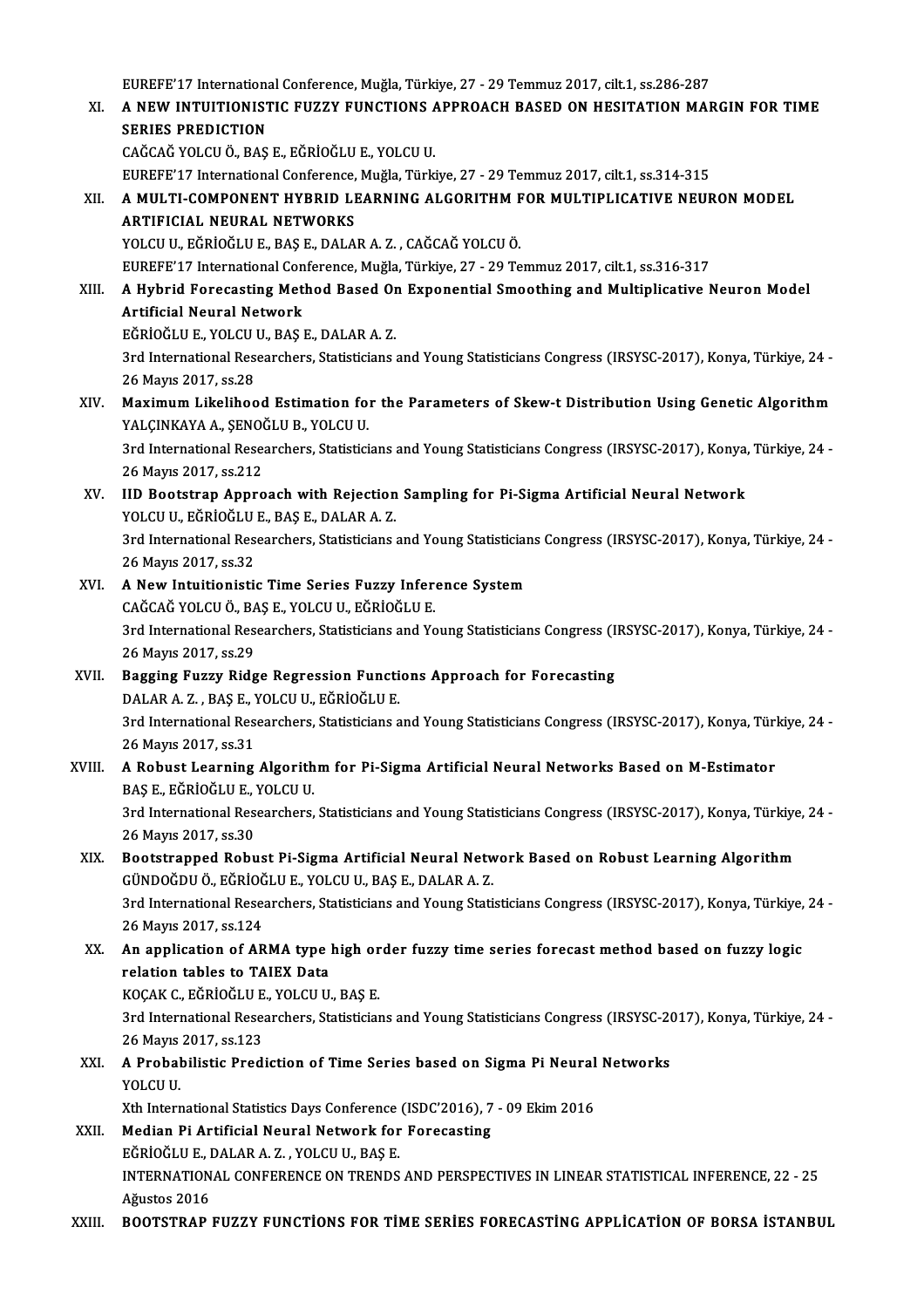DALAR A. Z. , YOLCU U., BAŞ E., EĞRİOĞLU E.<br>17th International Sumnesium en Esenemet

17th International Symposium on Econometrics, Operations Research and Statistics, Sivas, Türkiye, 2 - 04 Haziran<br>2016. ss.362-363 DALAR A. Z. , YOL<br>17th International<br>2016, ss.362-363<br>Maximum Likeli 17th International Symposium on Econometrics, Operations Research and Statistics, Sivas, Türkiye, 2 - 04<br>2016, ss.362-363<br>XXIV. Maximum Likelihood Estimation with Genetic Algorithm for The Parameters of Skew Normal

# 2016, ss.362-3<br>Maximum Lik<br>Distribution<br>VALCINKAVA Maximum Likelihood Estimation wi<br>Distribution<br>YALÇINKAYA A., ŞENOĞLU B., YOLCU U.<br>International Conference on Informatio

Distribution<br>YALÇINKAYA A., ŞENOĞLU B., YOLCU U.<br>International Conference on Information Complexity and Statistical Modeling in High Dimensions with Application, YALÇINKAYA A., ŞEN<br>International Confer<br>18 - 21 Mayıs 2016<br>A Now Soarch Spa 18 - 21 Mayıs 2016<br>XXV. A New Search Space for Genetic Algorithm

18 - 21 Mayıs 2016<br>**A New Search Space for Genetic Al<sub>i</sub><br>YALÇINKAYA A., ŞENOĞLU B., YOLCU U.**<br>International Cenference en Informatio A New Search Space for Genetic Algorithm<br>YALÇINKAYA A., ŞENOĞLU B., YOLCU U.<br>International Conference on Information Complexity and Statistical Modeling in High Dimensions with Application, YALÇINKAYA A., ŞEN<br>International Confer<br>18 - 21 Mayıs 2016<br>A HYBBID ABBBO International Conference on Information Complexity and Statistical Modeling in High Dimensions with Ap<br>18 - 21 Mayıs 2016<br>XXVI. A HYBRID APPROACH FOR ROBUST TRAINING OF SINGLE MULTIPLICATIVE NEURON MODEL

# 18-21 Mayıs 2016<br>A HYBRID APPROACH FOR ROBUST TRAINING OF SINGLE MULTIPLICATIVE NEURON MODEL<br>ARTIFICIAL NEURAL NETWORKS

BAŞE.,EĞRİOĞLUE.,CAĞCAĞYOLCUÖ.,YOLCUU.

1th International Black Sea Business Administion Symposium, 16 - 18 Mayıs 2016

## BAŞ E., EĞRİOĞLU E., CAĞCAĞ YOLCU Ö., YOLCU U.<br>1th International Black Sea Business Administion Symposium, 16 - 18 Mayıs 2016<br>XXVII. A NEW DYNAMIC WEIGHT NEURAL NETWORK FOR BIST 100 MODELLING 1th International Black Sea Business Administion S<br>**A NEW DYNAMIC WEIGHT NEURAL NETWOR**<br>EĞRİOĞLU E., YOLCU U., CAĞCAĞ YOLCU Ö., BAŞ E.<br>1th International Black Sea Business Administion S A NEW DYNAMIC WEIGHT NEURAL NETWORK FOR BIST 100 MODELLING<br>EĞRİOĞLU E., YOLCU U., CAĞCAĞ YOLCU Ö., BAŞ E.<br>1th International Black Sea Business Administion Symposium, 16 - 18 Mayıs 2016<br>A Hybrid Multivariate Eugey Time Seri

- EĞRİOĞLU E., YOLCU U., CAĞCAĞ YOLCU Ö., BAŞ E.<br>1th International Black Sea Business Administion Symposium, 16 18 Mayıs 2016<br>XXVIII. A Hybrid Multivariate Fuzzy Time Series Method Based on Gustafson Kessel Fuzzy Clust 1th International Black Sea Business Administical Neural Network<br>A Hybrid Multivariate Fuzzy Time Series<br>Technique and Artificial Neural Network<br>YOLCU U. ALADAČ C. H. PAS E. FČPIOČULE A Hybrid Multivariate Fuzzy Time Series<br>Technique and Artificial Neural Network<br>YOLCU U., ALADAĞ Ç. H. , BAŞ E., EĞRİOĞLU E.<br>International Journal of Arts & Sciences' (HAS)
	-

Technique and Artificial Neural Network<br>YOLCU U., ALADAĞ Ç. H. , BAŞ E., EĞRİOĞLU E.<br>International Journal of Arts & Sciences' (IJAS) International Conference for Technology and Science, 13 - 16 Nisan YOLCU<br>Intern<br>2015<br>Tune International Journal of Arts & Sciences' (IJAS) International Conference for Technology and Science, 13<br>2015<br>XXIX. Type 1 Fuzzy Function Approach Based on Ridge Regression for Forecasting of Time Series<br>BASE FÖRIOČLUE VOL

## 2015<br>Type 1 Fuzzy Function Approach Based on Ridge Regre<br>BAŞ E., EĞRİOĞLU E., YOLCU U.<br>12th German Probability and Statistics Days, 1 - 04 Mart 2016 Type 1 Fuzzy Function Approach Based on Ridge Regression for Forecasting of Time Series

BAŞ E., EĞRİOĞLU E., YOLCU U.<br>12th German Probability and Statistics Days, 1 - 04 Mart 2016<br>XXX. A New Probabilistic Fuzzy Inference System for Time Series Forecasting<br>FÖRİOĞLU E. BAS E. VOLCU U. EĞRİOĞLUE.,BAŞE.,YOLCUU. 12th New Probabilistic Fuzzy Inference System for Time Statistics<br>Eğrioğlu E., BAŞ E., YOLCU U.<br>12th German Probability and Statistics Days, 1 - 04 Mart 2016 12th German Probability and Statistics Days, 1 - 04 Mart 2016

## XXXI. An Ensemble of Single Multiplicative Neuron Models for Probabilistic Prediction<br>YOLCU U., Jin Y., Egrioglu E.

IEEE Symposium Series on Computational Intelligence (IEEE SSCI), Athens, Yunanistan, 6 - 09 Aralık 2016

## XXXII. A New Probabilistic Fuzzy Time Series Method EĞRİOĞLUE.,BAŞE.,ALADAĞÇ.H. ,YOLCUU.

The 4th InternationalFuzzy Systems Symposium(FUZZYSS'15), İstanbul,Türkiye,5 -06Kasım2015, ss.227-231

## XXXIII. A Fuzzy Time Series Network for Forecasting

BAŞE.,EĞRİOĞLUE.,ALADAĞÇ.H. ,YOLCUU.

A Fuzzy Time Series Network for Forecasting<br>BAŞ E., EĞRİOĞLU E., ALADAĞ Ç. H. , YOLCU U.<br>International work-conference on Time Series(ITISE 2015), Granada, Nikaragua, 1 - 03 Temmuz 2015, ss.541<br>A High Order Time Euggy Time

## BAŞ E., EĞRİOĞLU E., ALADAĞ Ç. H. , YOLCU U.<br>International work-conference on Time Series (ITISE 2015), Granada, Nikaragua, 1 - 03 Temmuz 2015, ss.541<br>XXXIV. A High Order Time Fuzzy Time Series Forecasting Model Based Internation<br>A High Oro<br>Networks<br>CAČCAČ VC A High Order Time Fuzzy Time Series Forecasting |<br>Networks<br>CAĞCAĞ YOLCU Ö., YOLCU U., EĞRİOĞLU E., ALADAĞ Ç. H.<br>International work conference en Time Series (ITISE 2011 Networks<br>CAĞCAĞ YOLCU Ö., YOLCU U., EĞRİOĞLU E., ALADAĞ Ç. H.<br>International work-conference on Time Series(ITISE 2015), Granada, Nikaragua, 1 - 03 Temmuz 2015, ss.564<br>A.Now Tune Begungent Multiplicative Neuren Model Artisi

## CAĞCAĞ YOLCU Ö., YOLCU U., EĞRİOĞLU E., ALADAĞ Ç. H.<br>International work-conference on Time Series(ITISE 2015), Granada, Nikaragua, 1 - 03 Temmuz 2015, ss.<br>XXXV. A New Type Recurrent Multiplicative Neuron Model Articial International work-conference on Time Se<br>A New Type Recurrent Multiplicative<br>BURÇİN ŞEYDA Ç., EĞRİOĞLU E., YOLCU U.<br>International work conference on Time Se

International work-conference on Time Series(ITISE 2015), Granada, Nikaragua, 1 - 03 Temmuz 2015, ss.637

## BURÇİN ŞEYDA Ç., EĞRİOĞLU E., YOLCU U.<br>International work-conference on Time Series(ITISE 2015), Granada, Nikaragua, 1 - 03 Tem<br>XXXVI. Forecasting Turkey Electricity Consumption by Using Fuzzy Functions Approach International work-conference on Time Series(ITISE<br>Forecasting Turkey Electricity Consumption b<br>DALAR A. Z. , YOLCU U., EĞRİOĞLU E., ALADAĞ Ç. H.<br>International work conference on Time Series(ITISE DALAR A. Z. , YOLCU U., EĞRİOĞLU E., ALADAĞ Ç. H.<br>International work-conference on Time Series(ITISE 2015), Granada, Nikaragua, 1 - 03 Temmuz 2015, ss.542

DALAR A. Z. , YOLCU U., EĞRİOĞLU E., ALADAĞ Ç. H.<br>International work-conference on Time Series(ITISE 2015), Granada, Nikaragua, 1 - 03 Temmuz 2015, ss.542<br>XXXVII. The Training of Artificial Neural Networks with Multipl International work-conference on Time S<br>The Training of Artificial Neural Net<br>Evolution Algorithm for Forecasting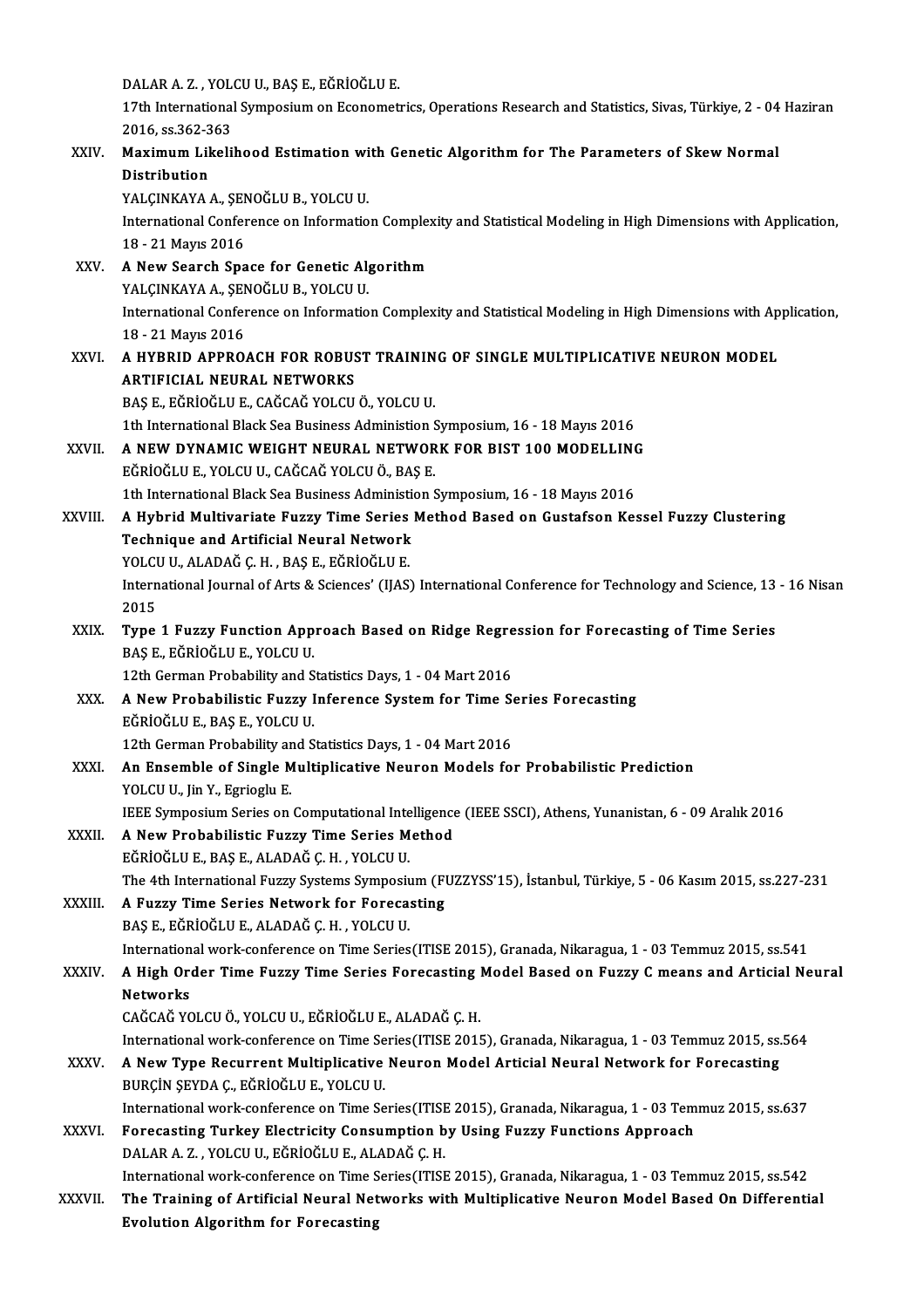|              | YOLCU U., EĞRİOĞLU E., USLU V. R., ALADAĞ Ç. H., BAŞARAN M. A.                                                                              |
|--------------|---------------------------------------------------------------------------------------------------------------------------------------------|
|              | Global Conference on Computer Sciences, Software, Networks & Engineering, Aydın, Türkiye, 6 - 08 Kasım 2014                                 |
| XXXVIII.     | A New Adaptive Network Fuzzy Inference System For Time Series Forecasting                                                                   |
|              | YOLCU U., EĞRİOĞLU E., USLU V. R., ALADAĞ Ç. H., BAŞARAN M. A.                                                                              |
|              | International 8th International Statistics Congress, Antalya, Türkiye, 27 - 30 Ekim 2013                                                    |
| <b>XXXIX</b> | A Fuzzy Time Series Approach Based On Differential Evolution Algorithm Using De Best 1 Mutation                                             |
|              | <b>Strategy</b>                                                                                                                             |
|              | YOLCU U., EĞRİOĞLU E., USLU V. R., ALADAĞ Ç. H., BAŞARAN M. A.                                                                              |
|              | International 8th International Statistics Congress, Antalya, Türkiye, 27 - 30 Ekim 2013                                                    |
| XL.          | An Improved High Order Fuzzy Time Series Approach                                                                                           |
|              | YOLCU U., EĞRİOĞLU E., USLU V. R., ALADAĞ Ç. H., BAŞARAN M. A.                                                                              |
|              | International 8th International Statistics Congress, Antalya, Türkiye, 27 - 30 Ekim 2013                                                    |
| XLI.         | Gauss Aktivasyon Fonksiyonuna Dayalı Çarpımsal Nöron Model Yapay Sinir Ağı                                                                  |
|              | YOLCU U., EĞRİOĞLU E., USLU V. R., ALADAĞ Ç. H., BAŞARAN M. A.                                                                              |
|              | International 8th International Statistics Congress, Antalya, Türkiye, 27 - 30 Ekim 2013                                                    |
| XLII.        | Tip 1 Bulanık Fonksiyon Yaklaşımının Zaman Serilerinde Bir Uygulaması                                                                       |
|              | YOLCU U., EĞRİOĞLU E., USLU V. R., ALADAĞ Ç. H., BAŞARAN M. A.                                                                              |
|              | International 8th International Statistics Congress, Antalya, Türkiye, 27 - 30 Ekim 2013                                                    |
| XLIII.       | Literature review of fuzzy time series and application of fuzzy time series to euro exchange data                                           |
|              | YOLCU U., EĞRİOĞLU E., USLU V. R., ALADAĞ Ç. H., BAŞARAN M. A.                                                                              |
|              | 8th International Symposium of Statistics, Eskişehir, Türkiye, 11 - 13 Ekim 2012                                                            |
| XLIV.        | A hybrid fuzzy time series method based on particle swarm optimization and feed forward neural                                              |
|              | networks                                                                                                                                    |
|              | YOLCU U., EĞRİOĞLU E., USLU V. R., ALADAĞ Ç. H., BAŞARAN M. A.                                                                              |
|              | 8th International Symposium of Statistics, Eskişehir, Türkiye, 11 - 13 Ekim 2012                                                            |
| XLV.         | A fuzzy time series approach with differential evolution algorithm<br>YOLCU U., EĞRİOĞLU E., USLU V. R., ALADAĞ Ç. H., BAŞARAN M. A.        |
|              | 8th International Symposium of Statistics, Eskișehir, Türkiye, 11 - 13 Ekim 2012                                                            |
| XLVI.        | Üyelik Değerlerine ve Çarpımsal Nöron Modele Dayalı Bulanık Zaman Serisi Yaklaşımı                                                          |
|              | YOLCU U., EĞRİOĞLU E., USLU V. R., ALADAĞ Ç. H., BAŞARAN M. A.                                                                              |
|              | 13th International Conference on Econometrics, Operation Research and Statistics, Famagusta, Kıbrıs (Kktc), 24-                             |
|              | 26 Mayıs 2012                                                                                                                               |
| XLVII.       | Mevsimsel Bulanık Zaman Serilerinin Çözümlenmesinde Yeni Bir Yaklaşım                                                                       |
|              | YOLCU U., EĞRİOĞLU E., USLU V. R., ALADAĞ Ç. H., BAŞARAN M. A.                                                                              |
|              | 13th International Conference on Econometrics, Operation Research and Statistics, Famagusta, Kıbrıs (Kktc), 24 -                            |
|              | 26 Mayıs 2012                                                                                                                               |
| XLVIII.      | <b>Bulanik Cronbach Alfa</b>                                                                                                                |
|              | YOLCU U., EĞRİOĞLU E., USLU V. R., ALADAĞ Ç. H., BAŞARAN M. A.                                                                              |
|              | 13th International Conference on Econometrics, Operation Research and Statistics, Famagusta, Kıbrıs (Kktc), 24 -                            |
|              | 26 Mayıs 2012                                                                                                                               |
| XLIX.        | A Hybrid Artificial Neural Network Model with Linear Nonlinear Components                                                                   |
|              | YOLCU U., EĞRİOĞLU E., USLU V. R., ALADAĞ Ç. H., BAŞARAN M. A.                                                                              |
|              | Online Conference on Soft Computing in Industrial Applications, 5 - 06 Aralık 2011                                                          |
| L.           | Yapay Sinir Ağlarına Dayalı ARMA 1 1 Tipli Bulanık Zaman Serisi Öngörü Yöntemi                                                              |
|              | YOLCU U., EĞRİOĞLU E., USLU V. R., ALADAĞ Ç. H., BAŞARAN M. A.                                                                              |
|              | International 7. Statistical Congress, Antalya, Türkiye, 28 Nisan - 01 Mayıs 2011                                                           |
| LI.          | Genetik Algoritmaya Dayalı Yeni Bir Bulanık Zaman Serisi Yaklaşımı                                                                          |
|              | YOLCU U., EĞRİOĞLU E., USLU V. R., ALADAĞ Ç. H., BAŞARAN M. A.                                                                              |
|              | International 7. Statistical Congress, Antalya, Türkiye, 28 Nisan - 01 Mayıs 2011                                                           |
| LII.         | Üçgensel Bulanık Sayılardan Oluşan Bulanık Zaman Serilerinin Çözümlenmesi<br>YOLCU U., EĞRİOĞLU E., USLU V. R., ALADAĞ Ç. H., BAŞARAN M. A. |
|              |                                                                                                                                             |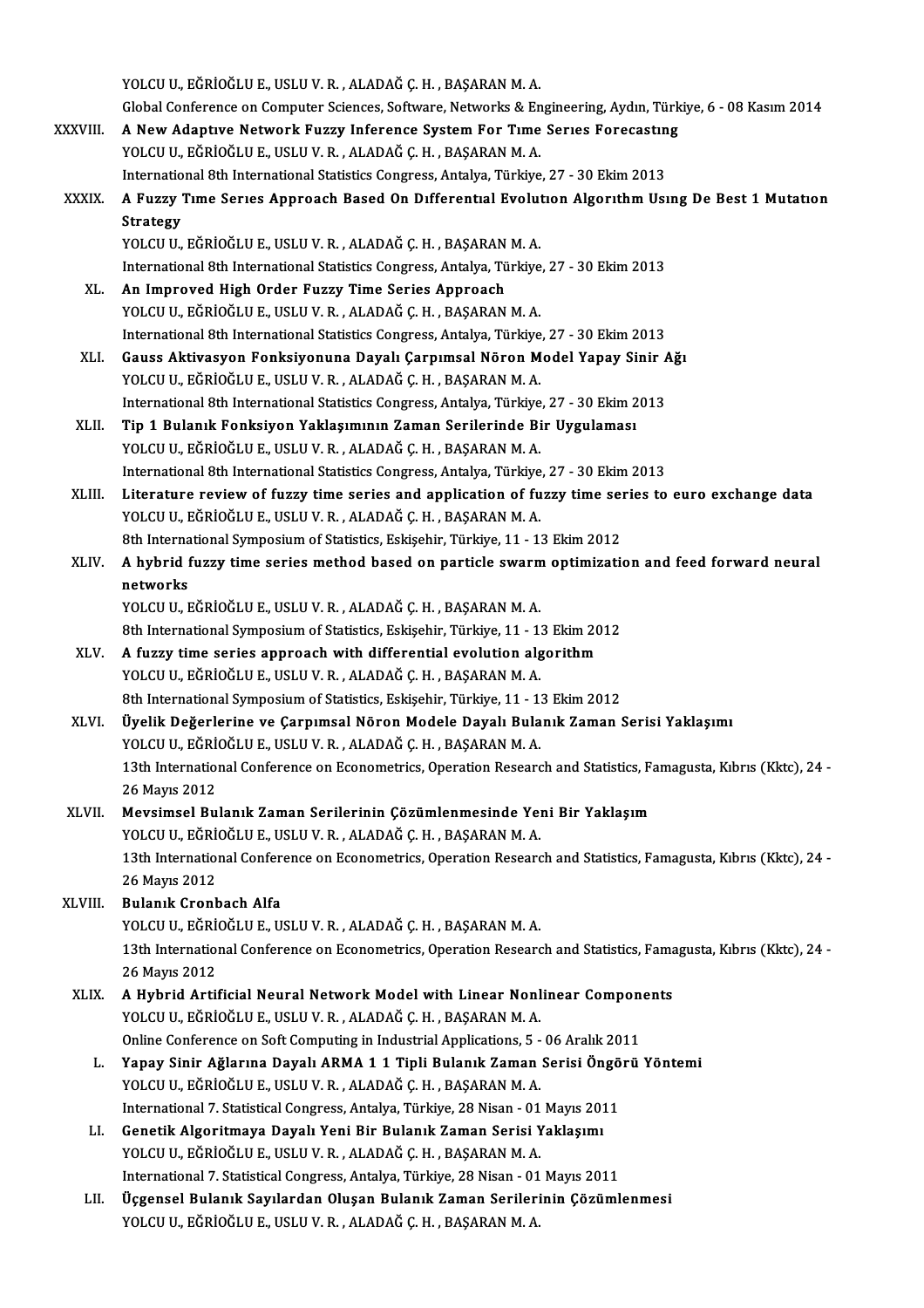International 7. Statistical Congress, Antalya, Türkiye, 28 Nisan - 01 Mayıs 2011<br>Persesuk sürü ontimizesyenu ve bulanık kümelemeye dayelı yeni bir ze

LIII. Parçacık sürü optimizasyonu ve bulanık kümelemeye dayalı yeni bir zaman değişmez bulanık zaman serisi analizi yöntemi International 7. Statistica<br>Parçacık sürü optimiz<br>serisi analizi yöntemi<br>vol CUU Eğrioğuu E YOLCU U., EĞRİOĞLU E., USLU V. R., ALADAĞ Ç. H., BAŞARAN M. A.

International 7. Statistical Congress, Antalya, Türkiye, 28 Nisan - 01 Mayıs 2011

- YOLCU U., EĞRİOĞLU E., USLU V. R. , ALADAĞ Ç. H. , BAŞARAN M. A.<br>International 7. Statistical Congress, Antalya, Türkiye, 28 Nisan 01 Mayıs 20<br>LIV. Bulanık Zaman Serilerinin Öngörüsünde Aralık Uzunluğunun Etkisi<br>VOLCU U. YOLCU U., EĞRİOĞLU E., USLU V. R. , ALADAĞ Ç. H. , BAŞARAN M. A.<br>International 7. Statistical Congress, Antalya, Türkiye, 28 Nisan - 01 Mayıs 2011 Bulanık Zaman Serilerinin Öngörüsünde Aralık Uzunluğunun Etkisi<br>YOLCU U., EĞRİOĞLU E., USLU V. R. , ALADAĞ Ç. H. , BAŞARAN M. A.<br>International 7. Statistical Congress, Antalya, Türkiye, 28 Nisan - 01 Mayıs 2011<br>A new hybri YOLCU U., EĞRİOĞLU E., USLU V. R., ALADAĞ Ç. H., BAŞARAN M. A.<br>International 7. Statistical Congress, Antalya, Türkiye, 28 Nisan - 01 Mayıs 201<br>LV. A new hybrid approach for forecasting a seasonal fuzzy time series<br>VOLCU U
- International 7. Statistical Congress, Antalya, Türkiye, 28 Nisan 01<br>A new hybrid approach for forecasting a seasonal fuzzy tin<br>YOLCU U., EĞRİOĞLU E., USLU V. R. , ALADAĞ Ç. H. , BAŞARAN M. A.<br>1st International Sumnesium 1st International Symposium on Computing in Science and Engineering, Aydın, Türkiye, 28 - 30 Mayıs 2010<br>1st International Symposium on Computing in Science and Engineering, Aydın, Türkiye, 28 - 30 Mayıs 2010
- LVI. A New High Order Fuzzy Time Series Approach YOLCU U., EĞRİOĞLU E., USLU V. R., ALADAĞ Ç. H., BAŞARAN M. A. A New High Order Fuzzy Time Series Approach<br>YOLCU U., EĞRİOĞLU E., USLU V. R. , ALADAĞ Ç. H. , BAŞARAN M. A.<br>1st International Symposium on Computing in Science and Engineering, Aydın, Türkiye, 28 - 30 Mayıs 2010<br>TL Dolar YOLCU U., EĞRİOĞLU E., USLU V. R. , ALADAĞ Ç. H. , BAŞARAN M. A.<br>1st International Symposium on Computing in Science and Engineering, Aydın, Türkiye, 28 -<br>17 LVII. TL Dolar Döviz Kuru Verilerinin Bulanık Zaman Serisi Yakla
- 1st International Symposium on Computing in Science and Enginee<br>TL Dolar Döviz Kuru Verilerinin Bulanık Zaman Serisi Yaklı<br>YOLCU U., EĞRİOĞLU E., USLU V. R. , ALADAĞ Ç. H. , BAŞARAN M. A.<br>7. İstatistik Günlori Sompozuumu, TL Dolar Döviz Kuru Verilerinin Bulanık Zaman Serisi Yaklaşımları İle Öngörüsü<br>YOLCU U., EĞRİOĞLU E., USLU V. R. , ALADAĞ Ç. H. , BAŞARAN M. A.<br>7. İstatistik Günleri Sempozyumu, Ankara, Türkiye, 01 Ocak 2010 YOLCU U., EĞRİOĞLU E., USLU V. R. , ALADAĞ Ç. H. , BAŞARAN M. A.<br>7. İstatistik Günleri Sempozyumu, Ankara, Türkiye, 01 Ocak 2010<br>LVIII. SARIMA Modeli ve Elman Yapay Sinir Ağının Melez Yaklaşımı İle Ankara Hava Kalitesi
- 7. İstatistik Günk<br>SARIMA Model<br>Çözümlenmesi<br>YOLCU U. FĞRİQ SARIMA Modeli ve Elman Yapay Sinir Ağının Melez Yaklaşın<br>Çözümlenmesi<br>YOLCU U., EĞRİOĞLU E., USLU V. R. , ALADAĞ Ç. H. , BAŞARAN M. A.<br>7. İstatistik Günloni Somnowumu, Ankara Türkiye 01 Qark 2010 Çözümlenmesi<br>YOLCU U., EĞRİOĞLU E., USLU V. R. , ALADAĞ Ç. H. , BAŞARAN M. A.

7. İstatistik Günleri Sempozyumu, Ankara, Türkiye, 01 Ocak 2010

LIX. Ankara Hava Kirliliği Zaman Serisinin Çözümlenmesinde Klasik Ve Bulanık Zaman Serileri YOLCU U., EĞRİOĞLU E., USLU V. R., ALADAĞ Ç. H., BAŞARANM.A. Yaklaşımlarının Karşılaştırılması<br>YOLCU U., EĞRİOĞLU E., USLU V. R. , ALADAĞ Ç. H. , BAŞARAN M. .<br>7. İstatistik Günleri Sempozyumu, Ankara, Türkiye, 01 Ocak 2010<br>Maysimsel Bulanık Zaman Serisi Yaklasımı ile Samsun İli I

- YOLCU U., EĞRİOĞLU E., USLU V. R. , ALADAĞ Ç. H. , BAŞARAN M. A.<br>7. İstatistik Günleri Sempozyumu, Ankara, Türkiye, 01 Ocak 2010<br>LX. Mevsimsel Bulanık Zaman Serisi Yaklaşımı İle Samsun İli Kükürtdioksit SO2 Miktarının Öngö 7. İstatistik Günleri Sempozyumu, Ankara, Türkiye, 01 Ocak 2010<br>Mevsimsel Bulanık Zaman Serisi Yaklaşımı İle Samsun İli Kü<br>YOLCU U., EĞRİOĞLU E., USLU V. R. , ALADAĞ Ç. H. , BAŞARAN M. A.<br>19. İstatistik Arastuma Sampozuumu Mevsimsel Bulanık Zaman Serisi Yaklaşımı İle Samsun İli Kük<br>YOLCU U., EĞRİOĞLU E., USLU V. R. , ALADAĞ Ç. H. , BAŞARAN M. A.<br>19. İstatistik Araştırma Sempozyumu, Ankara, Türkiye, 01 Ocak 2010<br>Bulanık Kümolomo ve Bulanık Za YOLCU U., EĞRİOĞLU E., USLU V. R. , ALADAĞ Ç. H. , BAŞARAN M. A.<br>19. İstatistik Araştırma Sempozyumu, Ankara, Türkiye, 01 Ocak 2010<br>LXI. Bulanık Kümeleme ve Bulanık Zaman Serisinin Melez Yaklaşımı İle İMKB Öngörüsü<br>201 CU
- 19. İstatistik Araştırma Sempozyumu, Ankara, Türkiye, 01 Ocak 201<br>Bulanık Kümeleme ve Bulanık Zaman Serisinin Melez Yaklaş<br>YOLCU U., EĞRİOĞLU E., USLU V. R. , ALADAĞ Ç. H. , BAŞARAN M. A.<br>18. İstatistik Arastuma Sampozuumu Bulanık Kümeleme ve Bulanık Zaman Serisinin Melez Yaklaşımı İl<br>YOLCU U., EĞRİOĞLU E., USLU V. R. , ALADAĞ Ç. H. , BAŞARAN M. A.<br>18. İstatistik Araştırma Sempozyumu, Ankara, Türkiye, 7 - 08 Mayıs 2009<br>Bulanık Kümelemede En YOLCU U., EĞRİOĞLU E., USLU V. R. , ALADAĞ Ç. H. , BAŞARAN M. A.<br>18. İstatistik Araştırma Sempozyumu, Ankara, Türkiye, 7 - 08 Mayıs 2009<br>LXII. Bulanık Kümelemede En Uygun Küme Sayısının Yapay Sinir Ağları İle Belirlenmesi<br>
- 18. İstatistik Araştırma Sempozyumu, Ankara, Türkiye, 7 08 Mayıs<br>Bulanık Kümelemede En Uygun Küme Sayısının Yapay Sinir<br>YOLCU U., EĞRİOĞLU E., USLU V. R. , ALADAĞ Ç. H. , BAŞARAN M. A.<br>6. İstatistik Kongresi, Antakıs Tür Bulanık Kümelemede En Uygun Küme Sayısının Yapay Sin<br>YOLCU U., EĞRİOĞLU E., USLU V. R. , ALADAĞ Ç. H. , BAŞARAN M.<br>6. İstatistik Kongresi, Antalya, Türkiye, 29 Nisan - 03 Mayıs 2009<br>IMKB Verilerinin Bulanık Zaman Sarileri YOLCU U., EĞRİOĞLU E., USLU V. R. , ALADAĞ Ç. H. , BAŞARAN M. A.<br>6. İstatistik Kongresi, Antalya, Türkiye, 29 Nisan - 03 Mayıs 2009<br>LXIII. IMKB Verilerinin Bulanık Zaman Serileri Yaklaşımı ile Çözümlenmesi<br>VOLCU U. EĞRİOĞL
- 6. İstatistik Kongresi, Antalya, Türkiye, 29 Nisan 03 Mayıs 2009<br>IMKB Verilerinin Bulanık Zaman Serileri Yaklaşımı ile Çözü<br>YOLCU U., EĞRİOĞLU E., USLU V. R. , ALADAĞ Ç. H. , BAŞARAN M. A.<br>6. İstatistik Kongresi, Antalya IMKB Verilerinin Bulanık Zaman Serileri Yaklaşımı ile Çöz<br>YOLCU U., EĞRİOĞLU E., USLU V. R. , ALADAĞ Ç. H. , BAŞARAN M.<br>6. İstatistik Kongresi, Antalya, Türkiye, 29 Nisan - 03 Mayıs 2009<br>Aralık Haunluğunun Ontimizasyonuna
- YOLCU U., EĞRİOĞLU E., USLU V. R. , ALADAĞ Ç. H. , BAŞARAN M. A.<br>6. İstatistik Kongresi, Antalya, Türkiye, 29 Nisan 03 Mayıs 2009<br>2001 LXIV. Aralık Uzunluğunun Optimizasyonuna Dayalı Yüksek Dereceli Bulanık Zaman Seris 6. İstatistik Kongresi, Antalya, Türkiye, 29 Nisan - 03 Mayıs 2009<br>Aralık Uzunluğunun Optimizasyonuna Dayalı Yüksek Derece<br>YOLCU U., EĞRİOĞLU E., USLU V. R. , ALADAĞ Ç. H. , BAŞARAN M. A.<br>6. İstatistik Kongresi, Antalya Tü Aralık Uzunluğunun Optimizasyonuna Dayalı Yüksek Dere<br>YOLCU U., EĞRİOĞLU E., USLU V. R. , ALADAĞ Ç. H. , BAŞARAN M.<br>6. İstatistik Kongresi, Antalya, Türkiye, 29 Nisan - 03 Mayıs 2009<br>A Navı Annraach Based an Artificial Nau YOLCU U., EĞRİOĞLU E., USLU V. R. , ALADAĞ Ç. H. , BAŞARAN M. A.<br>6. İstatistik Kongresi, Antalya, Türkiye, 29 Nisan - 03 Mayıs 2009<br>LXV. A New Approach Based on Artificial Neural Networks for High Order Bivariate Fuzzy Tim
- 6. İstatistik Kongresi, Antalya, Türkiye, 29 Nisan 03 Mayıs<br>A New Approach Based on Artificial Neural Networ<br>Egrioglu E., Uslu V. R. , Yolcu U., Basaran M. A. , Hakan A. C.<br>12th World Conference on Soft Computing in Indu A New Approach Based on Artificial Neural Networks for High Order Bivariate Fuzzy Time Series<br>Egrioglu E., Uslu V. R. , Yolcu U., Basaran M. A. , Hakan A. C.<br>13th World Conference on Soft Computing in Industrial Applicatio Egrioglu E., Uslu V. R. , Yolcu U., Basaran M. A. , Hakan A. C.<br>13th World Conference on Soft Computing in Industrial Ap<br>ss.265-267 13th World Conference on Soft Computing in Industrial Application, ELECTR NETWORK, 01 Ocak 2008, cilt.58,<br>ss.265-267<br>LXVI. Aralık Uzunluğunun Optimizasyonuna Dayalı Bulanık Zaman Serisi Yaklaşımı ve Bir Uygulama<br>YOLCU
- Aralık Uzunluğunun Optimizasyonuna Dayalı Bulanık Zaman Serisi Yaklaşımı ve Bir Uygulama 17. İstatistik Araştırma Sempozyumu, Ankara, Türkiye, 01 Mayıs 2008 - 01 Mayıs 2007

#### Atıflar